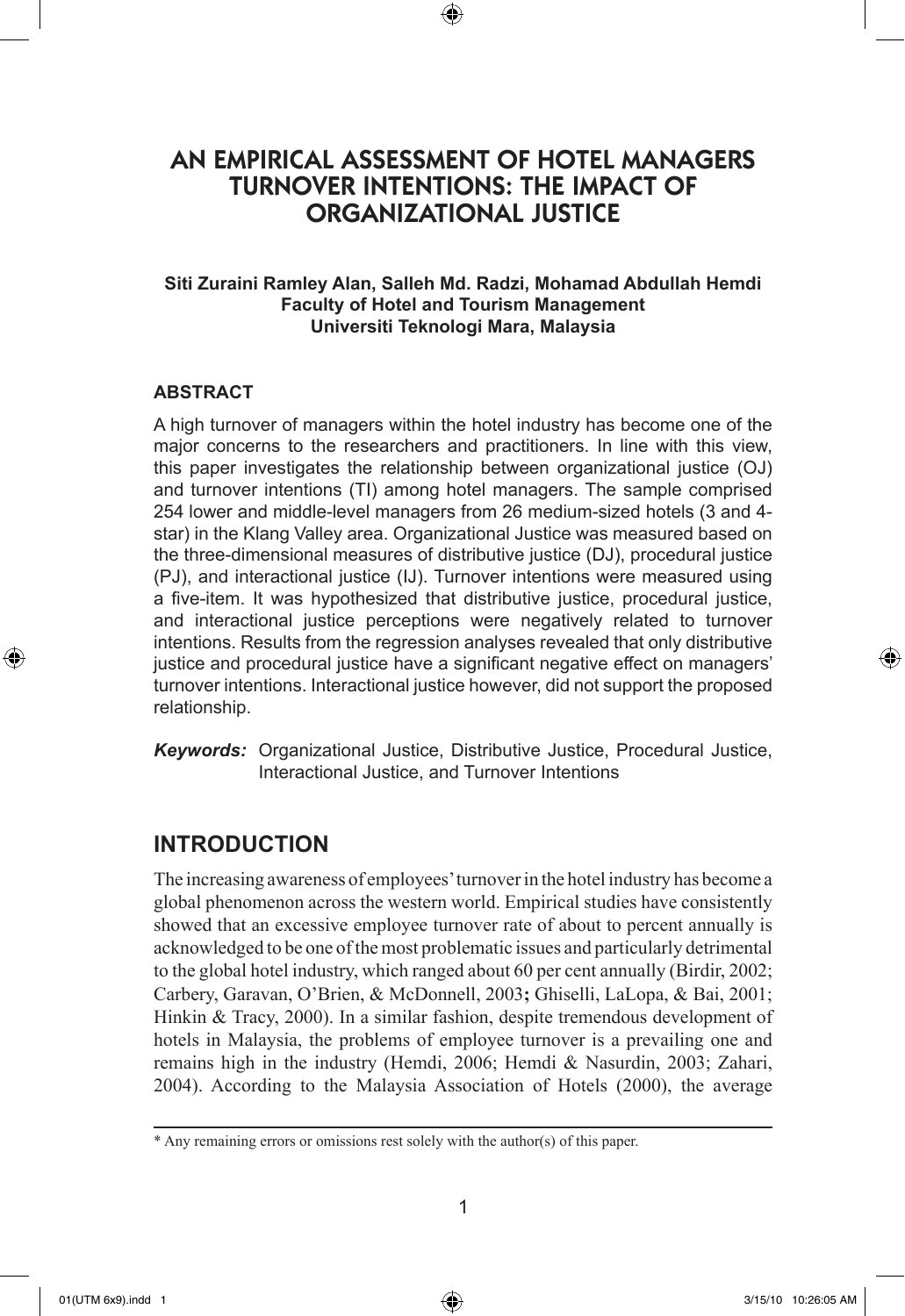employee turnover rate was to be high as 65.7 per cent annually for the year of 2000/2001. This was further exacerbated by many hotel human resource managers that turnover generally occurs among fresh hospitality graduates, managerial, as well as the operational employees (*Malaysian Association of Hotels, 1997*). The traditional constraints such as long working hours, antisocial working hours, low pay, unstable, seasonal employment, low job status make employment within the hotel industry unattractive (*Malaysian Association of Hotels, 2000*). In other word, Malaysian hotel industry clearly has more a volatile labor movement and high labor mobility. These problems have also arisen and become rampant in many other Asian countries such as Hong Kong, South Korea, Singapore, and Taiwan (Barnett, 1995; Chang, 1996; Khatri, Fern, & Budhwar, 2001). In particular, it has been discovered that managers' turnover rates are significantly higher in the hotel industry compared to other service sector industries (Carbery et al., 2003; Ghiselli et al., 2001; Ingram & Brown, 2000). Studies have reported that the rates in most countries were noted to be high: 129 per cent in Ireland (Carbery et al., 2003), 86 per cent in Hong Kong (Lam, Zhang, & Baum, 2001), 57.6 per cent in Japan, Korea, and Singapore (Khatri et al., 2001). Indeed, the issues of managers' turnover intentions is prevalent the Malaysian hotel industry.

The most recent studies on the predictors of turnover intentions within the hotel industry were conducted in the western world (Carbery et al., 2003; Hinkin & Tracy, 2000; Lam et al., 2001; Pizam & Thornburg, 2000), and the findings may not be applicable to the local organizations owing to vast economics, social, and cultural environments differences (Cotton & Tuttle, 1986). Further, there have been be limited of such studies have been conducted in the Malaysian hotel industry which focused on the operational and the managerial employees respectively (Hemdi, 2006; Hemdi & Nasurdin, 2003). To the knowledge of these researchers, no efforts have been made to understand how managers' perceptions of fairness on the part of the organization may influence their behavioral intentions in the Malaysian hotel industry. Previous local studies on turnover intentions were conducted merely among operational hotel employees' (Hemdi, 2006; Khalid, 2006), engineers (Nathan, 1998), armed forces (Toong, 1999), and government doctors (Samad, 2006). Most organizational justice studies have been carried out in western countries and surprisingly, little research has been undertaken to explain the relationships between organizational justice and turnover intentions (Dailey & Kirk, 1992; Lee, 2000; Price, 2001). Correspondingly, limited justice studies have been carried out in the Malaysian context and so far, they only focus on lecturers in the higher education institutions (Yusof & Shamsuri, 2006) and manufacturing employees (Samad, 2006). Yusof & Shamsuri (2006) argued that, organizational justice can affect not only the organization's long-term viability but also to determine the nation's economic well-being and its competitiveness globally. Thus, it is noteworthy to mention that the perceptions of organizational justice can have a huge impact on the employee-organization relationship. Hence, an understanding of the effects on and the relationship of organizational justice to managers' behavioral reactions (turnover intentions) are extremely relevant.

⊕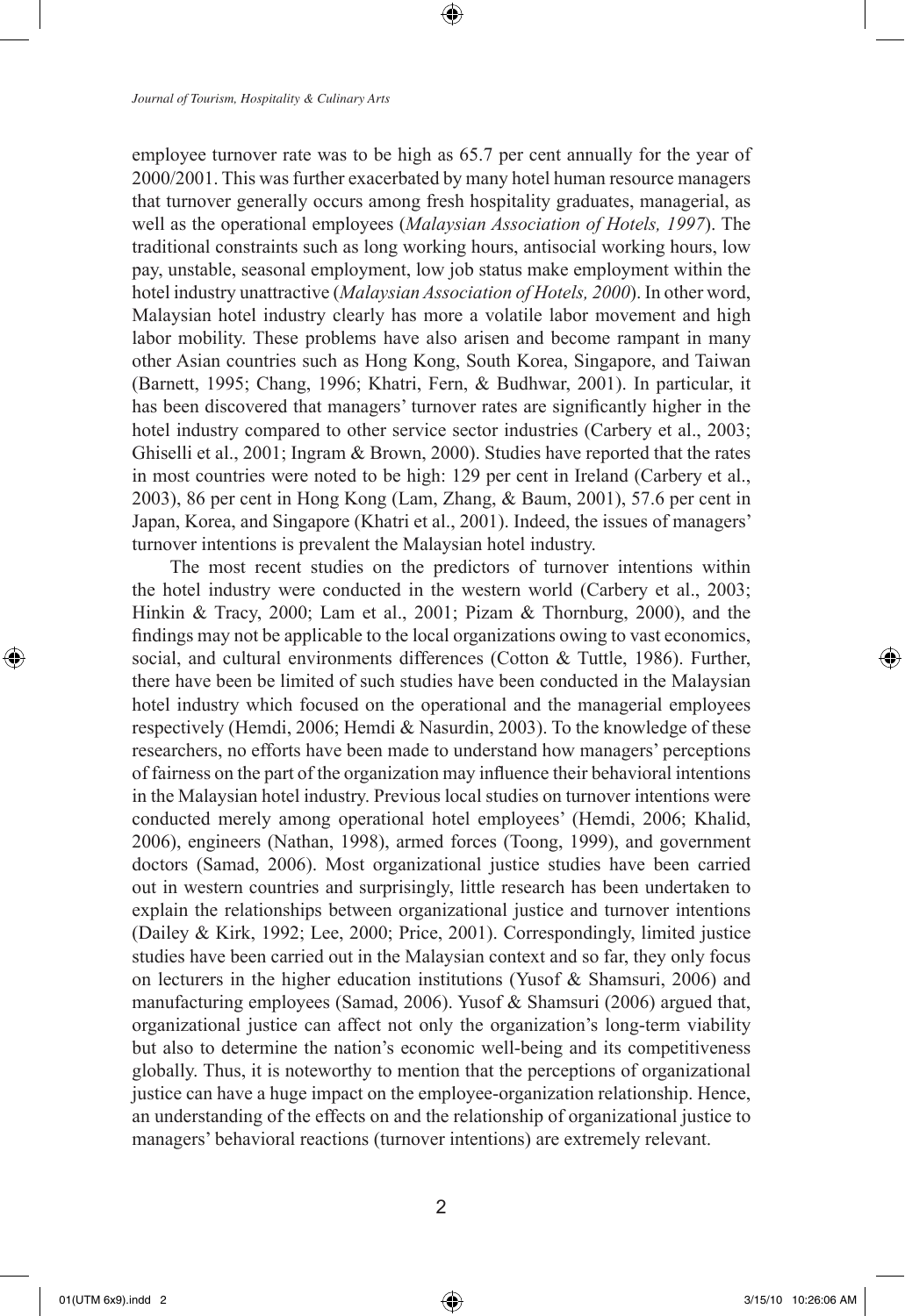⊕

Although a great deal of research has addressed the issues of turnover intentions, there still remain gaps in the examination of the predictors of turnover intentions among managerial employees as most literature has highlighted a bias towards studying the non-managerial populations (Carbery et al., 2003). It is worth noting that very little research has investigated the managers' perceptions of fairness of the organization and its influence on their behavioral intentions in the Malaysian hotel industry. Consistent with this notion, a better understanding of the factors which lead to hotel managers' intentions to quit becomes increasingly relevant. In addition, to what extent the hotel managers' perceptions of organizational fairness influence their behavioral intentions (turnover intentions) to leave the organization has not yet been explored. This unexplored independent variable of organizational justice focusing on the influence of distributive justice (DJ), procedural justice (PJ), and interactional justice (IJ) in turnover intentions studies among hotel managers within the Malaysian context warrant a further investigation. The focus of this study is to investigate the relationship between organizational justice and turnover intention among lower and middle-level hotel managers.

# **LITERATURE REVIEW**

### **Turnover Intentions**

Turnover intentions are defined in several ways owing to diverse definitions but share a common term in the scholarly literature and refer to an individual's perceived probability of staying or leaving an employing organization (Cotton and Tuttle, 1986). Hellman (1997) defined turnover intentions as the behavioral intentions illuminating an individual's intention to leave or stay and are considered to be the primary antecedent to actual turnover behavior. Hom and Griffeth (1995) referred turnover intentions as a conscious and deliberate willfulness of an individual towards voluntary permanent withdrawal from the organization. Empirical studies on turnover have shown that turnover intentions are the best immediate predictor of actual turnover behavior (Griffeth, Hom & Geatner, 2000; Price, 2001; Hemdi, 2006; Samad, 2006). This relationship is further supported by the attitude-behavior theory, which holds that an individual's intention to perform a specific behavior is the immediate determinant of the actual behavior (Ajzen & Fishbein, 1980). Indeed, there is a strong and significant positive relationship between turnover intentions and the actual turnover (Lambert, Hogan, & Barton, 2001; Mor Barak, Nissly, & Levin, 2001; Price; 2001; Samad, 2006). In the review of antecedents to turnover, Mor Barak et al. (2001) argued that many studies have used turnover intentions rather than actual turnover as the work outcomes because: 1) Employees typically make conscious decision before actually quitting their jobs and 2) It is more practical to inquire from employees their intention to quit in a cross sectional study rather than actually tracking them down via a longitudinal

⊕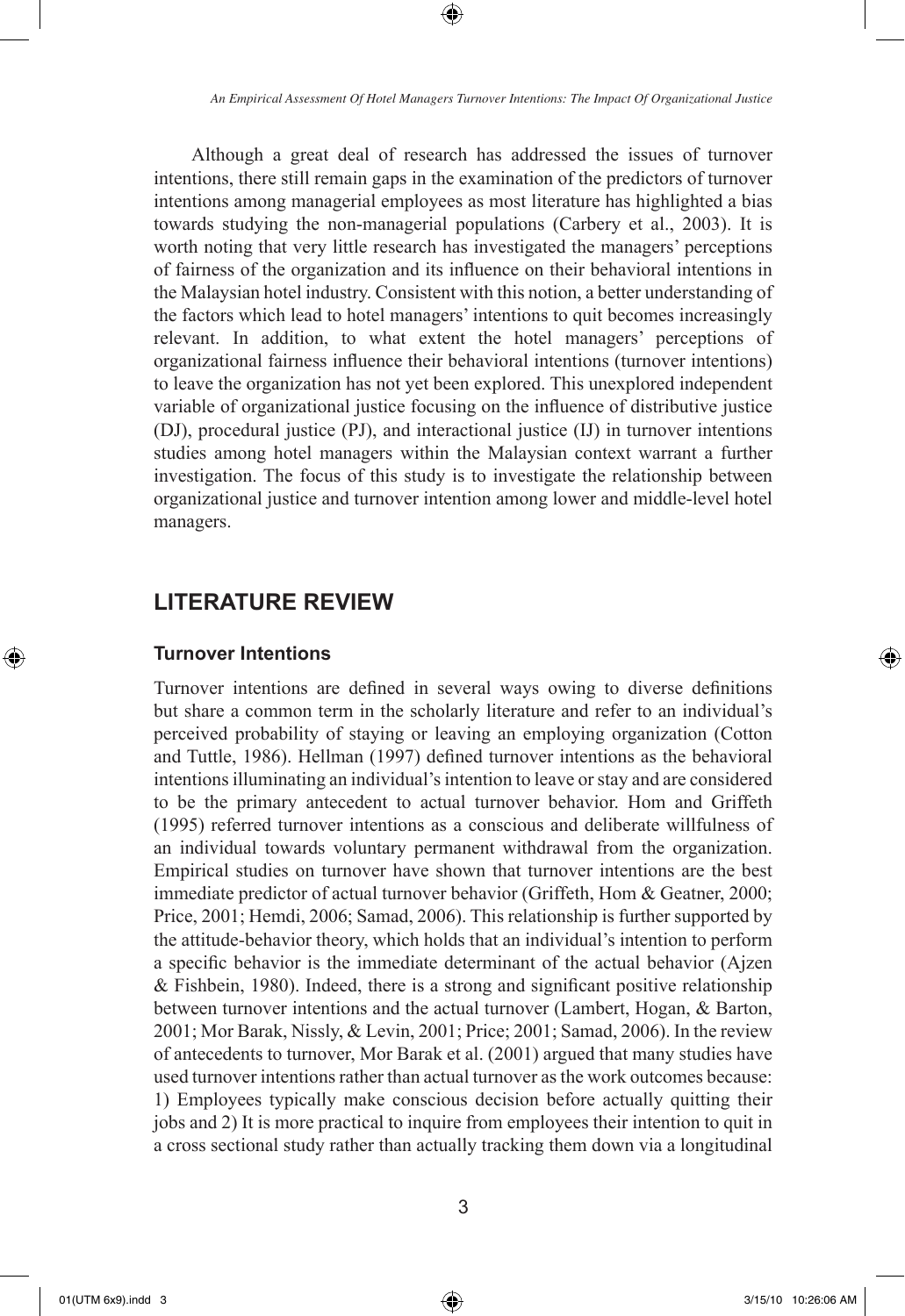study to see if they have left their organization. For these reasons and consistent with previous researchers (Lambert et al., 2001; Mor Barak et al., 2001; Hemdi, 2006; Samad, 2006), turnover intentions is the criterion variable in this study since it has been recommended as a proxy in measuring actual turnover (Price, 2001). Thus, following Hom & Griffeth (1995) definition, turnover intentions is clearly are defined as the hotel managers' behavioral intentions to leave or quit their particular organization.

#### **Organizational Justice and Turnover Intentions**

Research on organizational justice has increased up in the psychological literature over the past 40 years. Organizational justice refers to the perceptions of fairness and evaluations of treatment received in the organization (Cropanzano & Greenberg, 1997). From another perspective, Moorman (1991) viewed organizational justice as the ways in which employees determine whether they have been treated fairly in their jobs and the ways in which those determinants influence other workrelated outcomes. Consistent with Niehoff and Moorman (1993), there are threedimensional views of the organizational justice concept have that evolved over time namely: (1) distributive justice (fairness of the outcome that an employee receives); (2) procedural justice (fairness of the procedures used to determine those outcome allocation decisions) and (3) interactional justice (fairness of communications or interpersonal treatment that accompanies organization formal procedures). These are further elucidated as follows:

Distributive justice refers to the employees' perception of fairness in the workplace by comparing their inputs/outcomes received from the organization (Niehoof & Moorman, 1993). As noted by Greenberg (2001)**,** distributive justice highlights the employees' response to the fairness of the treatment or distribution of rewards (pay, promotions, and etc.) received from the organization. In general, distributive justice is more important in predicting personal-level outcomes such as pay satisfaction (Linda & Ping, 1996; Sweeney & McFarlin, 1993) and job satisfaction (Samad, 2006; Yusof & Shamsuri, 2006). Distributive justice was also found to have a significant negative influence on turnover intentions (Aryee & Chay, 2001; Dailey & Kirk, 1992; Lee, 2000; Loi, Ngo, & Foley, 2006). Procedural justice reflects the extent to which the employee has perceived that the outcome allocation decisions have been fairly made in relation to the organization's formal procedures and treatment given in enacting those procedures (Moorman, 1991). These procedures not only offer the employee's control over the outcomes they received but also to ensure those outcomes obtained are fair. Past research indicated that procedural justice may have strong effects on organizational outcomes such as affective commitment (Khatri, et al., 2001; Samad, 2006; Tremblay, Sire, & Balkin, 2000; Yusof & Shamsuri, 2006). Additionally, studies found that procedural justice is significantly related to turnover intentions (Khatri et al., 2001; Dailey & Kirk, 1992). Interactional justice, on the other hand, refers to the fairness the employees' perceive when they have been communicated with in a

⊕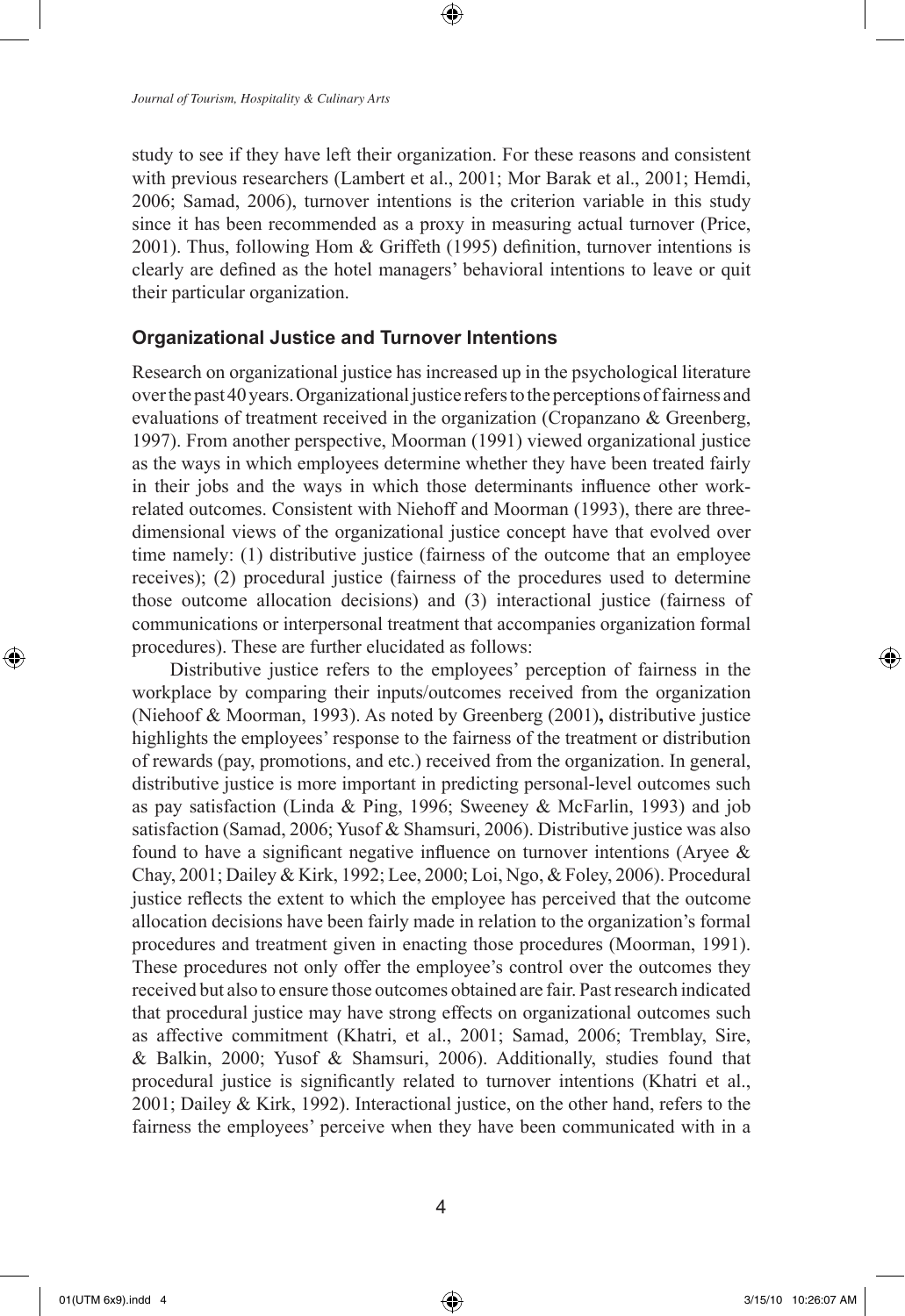⊕

sensitive and respectful manner and are treated with courtesy and dignity in their organizational practices (Cohen-Charash & Spector, 2001). Interactional justice has been commonly associated with personal-level outcomes such as supervisory relationships (Cropanzano, Prehar, & Chen, 2002), organizational citizenship behavior (Niehoof & Moorman, 1993), job satisfaction (Masterson, Lewis, Goldman, & Taylor, 2000), and job performance (Cropanzano et al., 2002). A recent organizational justice study by Hubbell and Chory-Assad (2005) confirmed that interactional justice has a significant and negative relationship with turnover intentions.

Empirical evidence revealed that organizational justice has a significant influence on employees' work attitudes and behaviors (Colquitt, Conlon, Wesson, Porter, & Ng., 2001; Kernan & Hanges, 2002; Shaw, Wild, & Colquitt, 2003). In particular, studies constantly showed that organizational justice negatively influence turnover intentions (Aryee & Chay, 2001; Khatri et al., 2001; Loi et al., 2006). In view of the fact that most prior justice research has been carried out in western countries, to date limited local studies have been undertaken in understanding the influences of different aspect of organizational fairness on employees' work-related outcomes (Samad, 2006; Yusof & Shamsuri, 2006). This is further exacerbated as least attention is given to the hotel managers' perceptions of organizational justice on turnover intentions within the Malaysian context. Given such concerns regarding fairness in the hotel organization, this study focuses on the predictive role of organizational justice (distributive justice, procedural justice, and interactional justice) on turnover intentions. Following Niehoof & Moorman's (1993) definition, organizational justice in this study is clearly defined as the hotel managers' perceptions of fairness of treatment received from their organizations. Therefore, based on these empirical considerations and consistent with the discussions of the aforementioned related literature, it can be hypothesized that:

## **H1: There is a negative relationship between perceptions of organizational justice and turnover intentions.**

- H1a: There is a negative relationship between perceptions of distributive justice and turnover intentions.
- H1b: There is a negative relationship between perceptions of procedural justice and turnover intentions.
- H1c: There is a negative relationship between perceptions of interactional justice and turnover intentions.

⊕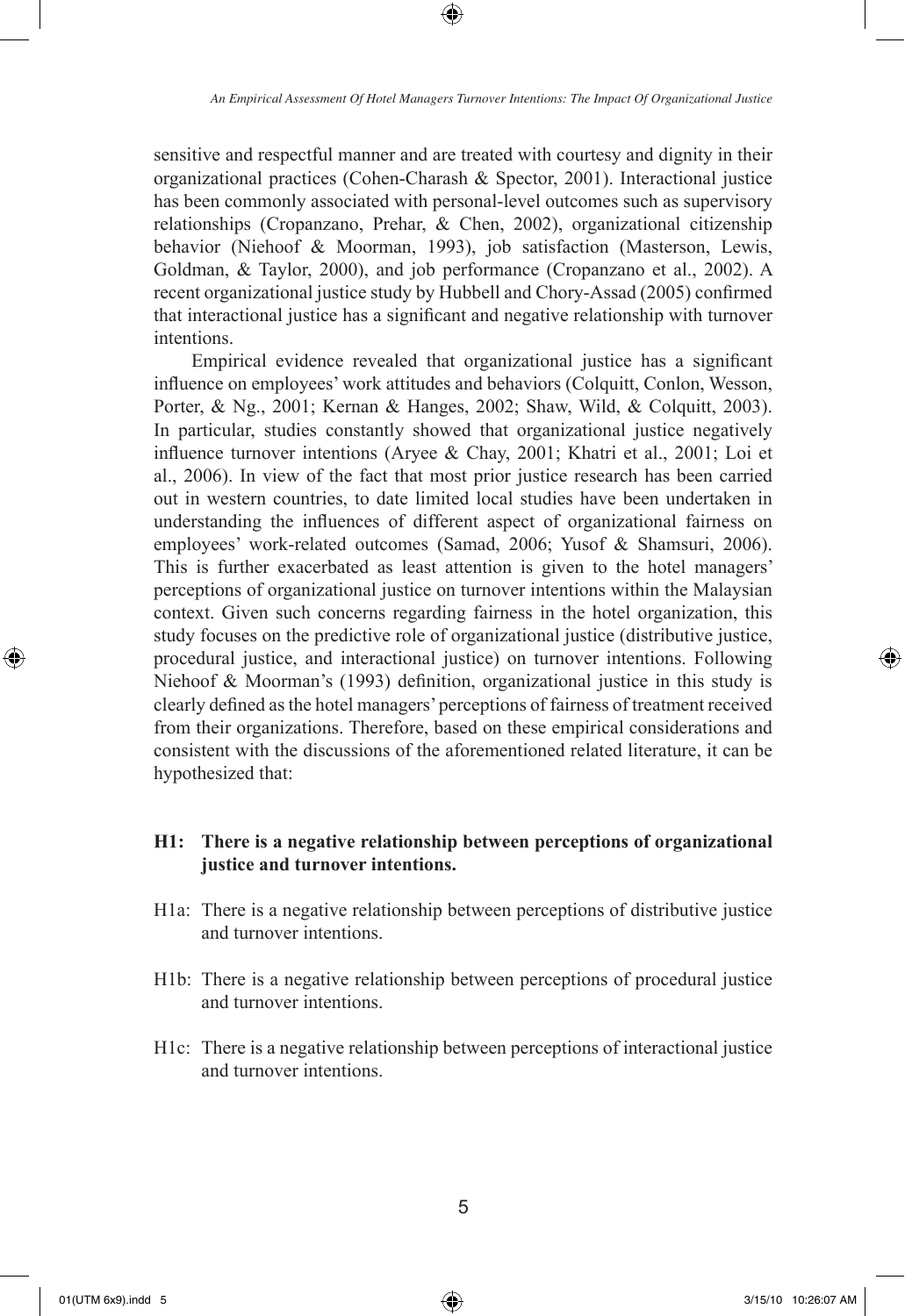# **THEORETICAL FRAMEWORK**

#### **Conceptualization of Study Variables**

The criterion variable of interest in this study is "turnover intentions" and the predictor variable is the "organizational justice dimensions" (DJ, PJ, and IJ). The theoretical framework is illustrated in Figure 1.

⊕



**Figure 1:** The Theoretical Framework of Hotel Managers' Turnover Intentions

# **METHODOLOGY**

#### **Samples**

⊕

Participants in this study consisted of lower (supervisor) and middle-level hotel managers (line/outlet managers). A total of 600 questionnaires (mini booklet form) were mailed to the respective human resource managers over 26 mediumsized hotels (3&4-star) located in the Klang Valley. Specifically, a mail survey questionnaire was employed. In view of the fact that the survey was not under the researcher's supervision, cooperation with the human resource managers was vital for internal access and direct distribution of questionnaires to the managers. The human resource managers were told to randomly distribute the questionnaires to the managers associated with two major operating departments; room department (front office and housekeeping) and food and beverage department (production and service). Respondents were given two weeks for completion. Data entry began as soon as the completed questionnaires were returned directly to the researcher via mail using the self-addressed envelopes provided. In total, 281 questionnaires (47%) were returned. However, only 254 usable questionnaires (42%) were coded and analyzed.

#### **Measurements**

The predictor variable of organizational justice (OJ) was measured using a 20 item instrument (Niehoof and Moorman, 1993). The justice scale consisted of three dimensions measuring perceptions of distributive justice (DJ), procedural

↔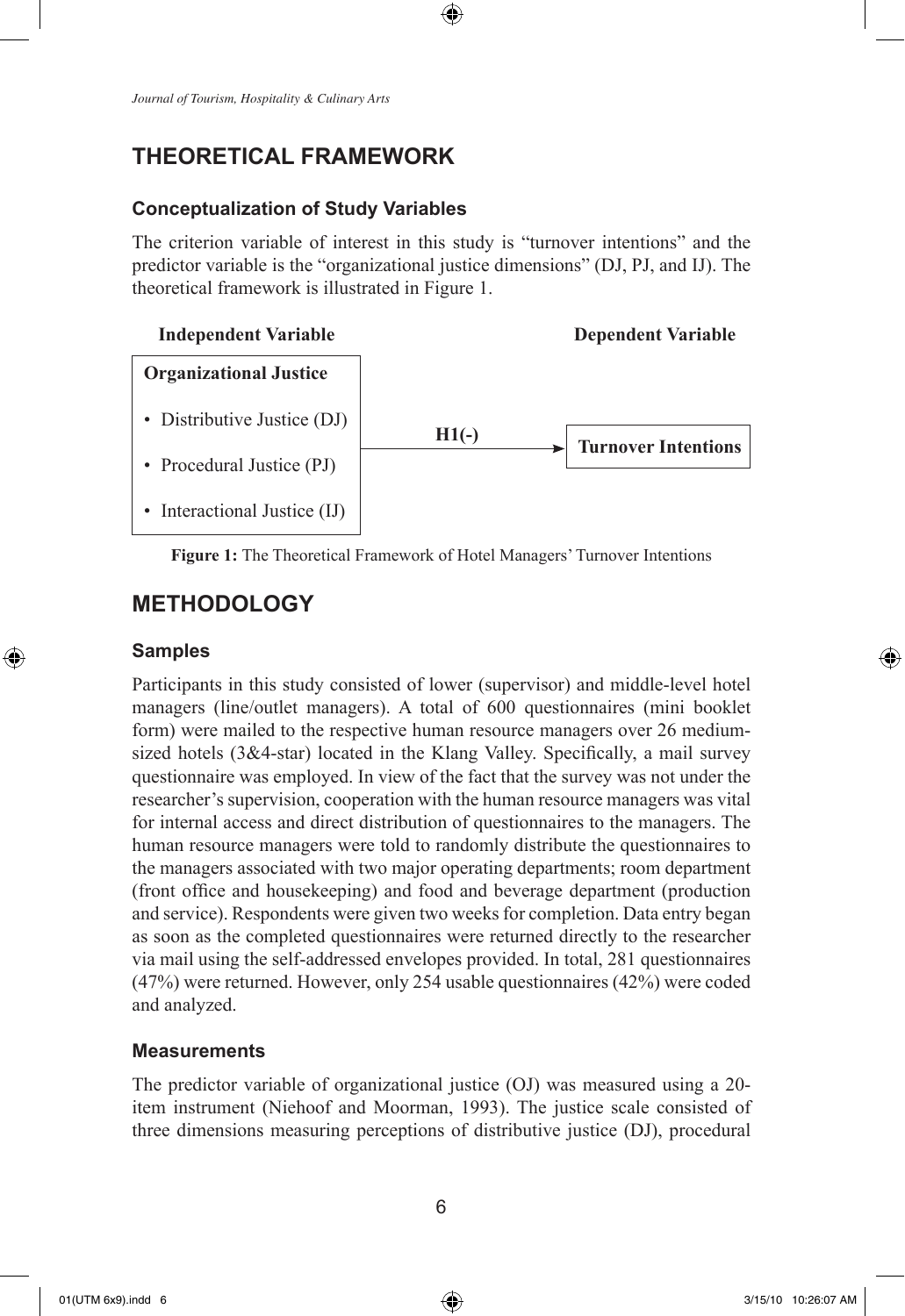*An Empirical Assessment Of Hotel Managers Turnover Intentions: The Impact Of Organizational Justice*

justice (PJ), and interactional justice (IJ) using 5, 6, and 9-items respectively. The criterion variable, turnover intentions (TI) was measured via 5-item scale adapted from Hom and Griffeth (1995). Responses to all items were made on a 7-point likert scale format ranging from (1) "Strongly Disagree" to (7) "Strongly Agree".

⊕

### **Method of Analyses**

Prior to hypothesis testing, confirmatory factor analysis (CFA) was initially undertaken using covariance matrix as input to test (confirm) the prespecified relationship and to evaluate the distinctiveness of the measures used. The research hypotheses were subsequently tested using hierarchical multiple regression analysis. The five main demographic variables such as age, gender, marital status, education level, and organizational tenure were found in previous researches to affect turnover intentions (Hemdi, 2006; Lambert et al., 2001; Price, 2001). Given the potential impact of these demographic factors on the dependent variable, these personal variables were statistically controlled in all regression analyses conducted.

# **RESULTS**

⊕

#### **Respondents' Profiles**

The sample profile for this study is shown in Table 1.

| <b>Demographic Variables</b> | <b>Categories</b>      | <b>Frequencies</b> | Percentage<br>$\frac{6}{2}$ |  |
|------------------------------|------------------------|--------------------|-----------------------------|--|
| Gender                       | Male                   | 175                | 68.9                        |  |
|                              | Female                 | 79                 | 31.1                        |  |
| <b>Marital Status</b>        | Single                 | 108                | 42.5                        |  |
|                              | Married                | 132                | 52.0                        |  |
|                              | Widower/Widow          | 1                  | 0.4                         |  |
|                              | Divorced               | 13                 | 5.1                         |  |
| <b>Education Level</b>       | <b>SPM/STPM</b>        | 54                 | 21.3                        |  |
|                              | Certificate            | 29                 | 11.4                        |  |
|                              | Diploma                | 129                | 50.8                        |  |
|                              | <b>Bachelor Degree</b> | 42                 | 16.5                        |  |
| Organizational Tenure        | Less than 6            | 4                  | 1.6                         |  |
|                              | months                 | 17                 | 6.7                         |  |
|                              | $6$ months $-1$ year   | 84                 | 33.1                        |  |
|                              | $2 - 3$ years          | 59                 | 23.2                        |  |
|                              | $4 - 5$ years          | 90                 | 35.4                        |  |
|                              | More than 5 years      |                    |                             |  |

#### **Table 1** Respondents' Profile

↔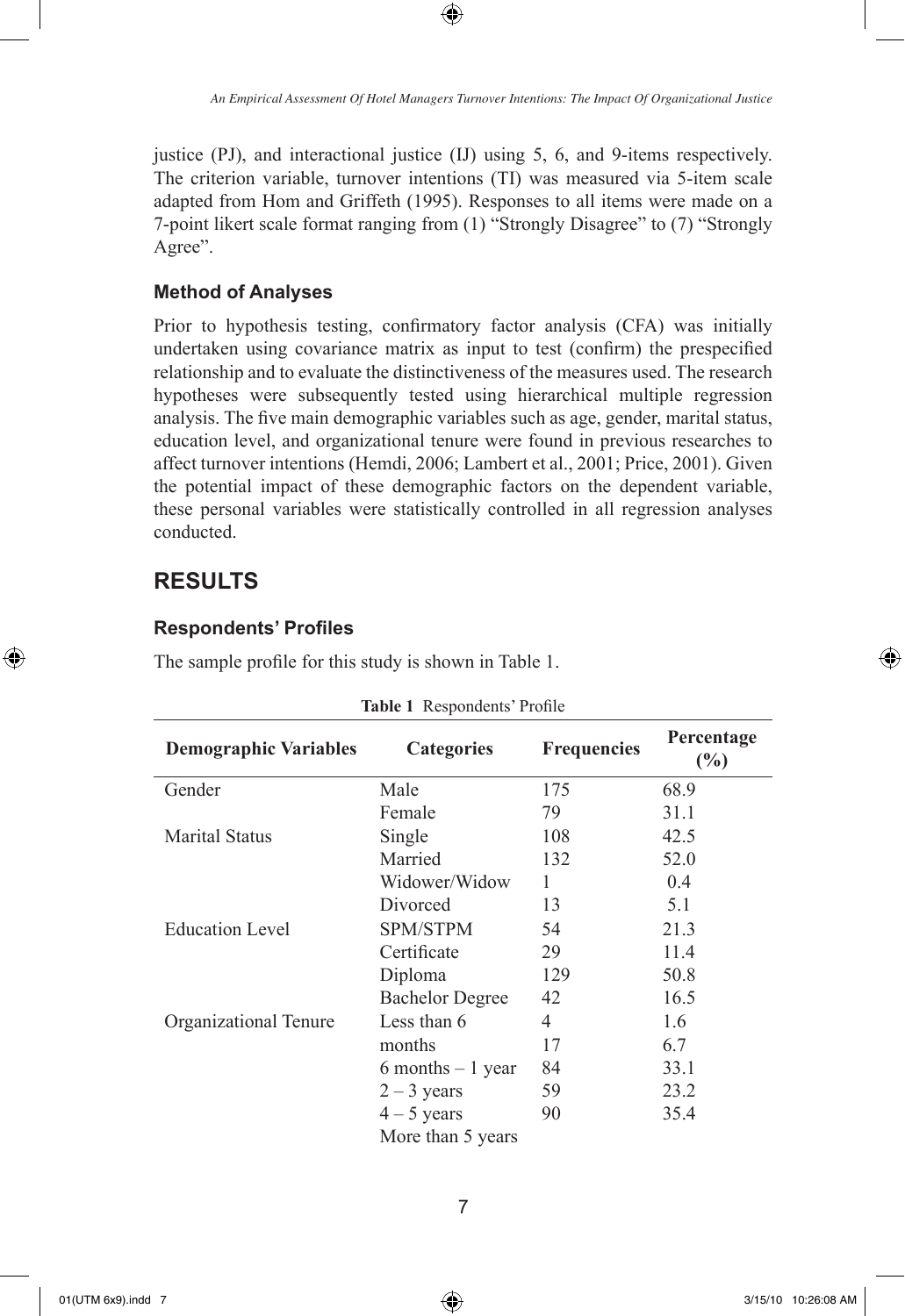|             | Mean  | SD   | Min. | Max. |
|-------------|-------|------|------|------|
| Age (Years) | 32.27 | 5.38 | າເ   |      |

From Table 1, it can be observed that the mean age of the respondents was 32.3 years (SD =  $6.38$ ), where the age ranged between 20 and 51 years. A total of 175 (68.9%) respondents were males while 79 (31.1%) were females. The majority of the respondents were married (52.0%) while others were single (42.5%), widower/ widow (0.4%), and divorced (5.1%). In terms of education, most respondents had educational qualifications up to Diploma level constituting a total of 129 (50.8%) respondents. The remaining respondents had SPM/STPM (21.3%), Certificate  $(11.4\%)$ , or a Bachelor's Degree  $(16.5\%)$ . As for organizational tenure,  $4(1.6\%)$ respondents had less than 6 months working experience in their current hotel, 17 (6.7%) respondents signified they had worked between 6 months to 1 year, 84 (33.1%) have worked between 2 to 3 years, while 59 (23.2%) respondents have worked between 4 to 5 years, and the remaining 90 (35.4%) respondents signified they had worked in their current hotel for more than 5 years.

## **Confirmatory Factor Analysis of the Study Variables**

As previously mentioned, the data were initially submitted for assessment of confirmatory factor analysis (CFA), using a covariance matrix as input. The main purpose of conducting CFA using LISREL 8.80 is to test (confirm) a prespecified relationship and to evaluate the distinctiveness of the measures used in this study (Jöreskog  $\&$  Sörbom, 2006). The internal consistency of the factors was subsequently examined using the Cronbach's alpha values. For the assessment of the measurement model using CFA, a total of 25-items were identified among the study variables. In particular, the 20-items of the organizational justice construct led to the identification of three dimensions: 5-items reflecting organizational justice, 6-items measuring procedural justice, and 9-items relating to interactional justice (Niehoof & Moorman, 1993). Meanwhile, the 5-items measuring turnover intentions were identified (Hom & Griffeth, 1995).

Table 2 depicts the iteration process that took place in getting the perfect-fit model of the organizational justice and turnover intentions construct. It can be seen that, the initial model of distributive justice had a perfect fit and no additional modification was required (GFI =  $1.00$ , RMSEA =  $0.000$ ). Although the initial model of procedural justice indicated an acceptable GFI, conversely, the RMSEA was high indicating the possibility of an improved fit for the measurement model  $(GFI = .86, RMSEA = 0.225)$ . Jöreskog and Sörbom (2006) suggested that only one item can be altered at a time to avoid excessive model modification and this iterative process continued until the model parameters and key fit indices met the recommended criteria. In line with this view, the model tested in iteration 1 was carried out by dropping item PJ1 since the  $R^2$  value was the lowest  $(R^2 =$ 0.19) and the result showed that the RMSEA value did not improve. Item PJ2 was

8

⊕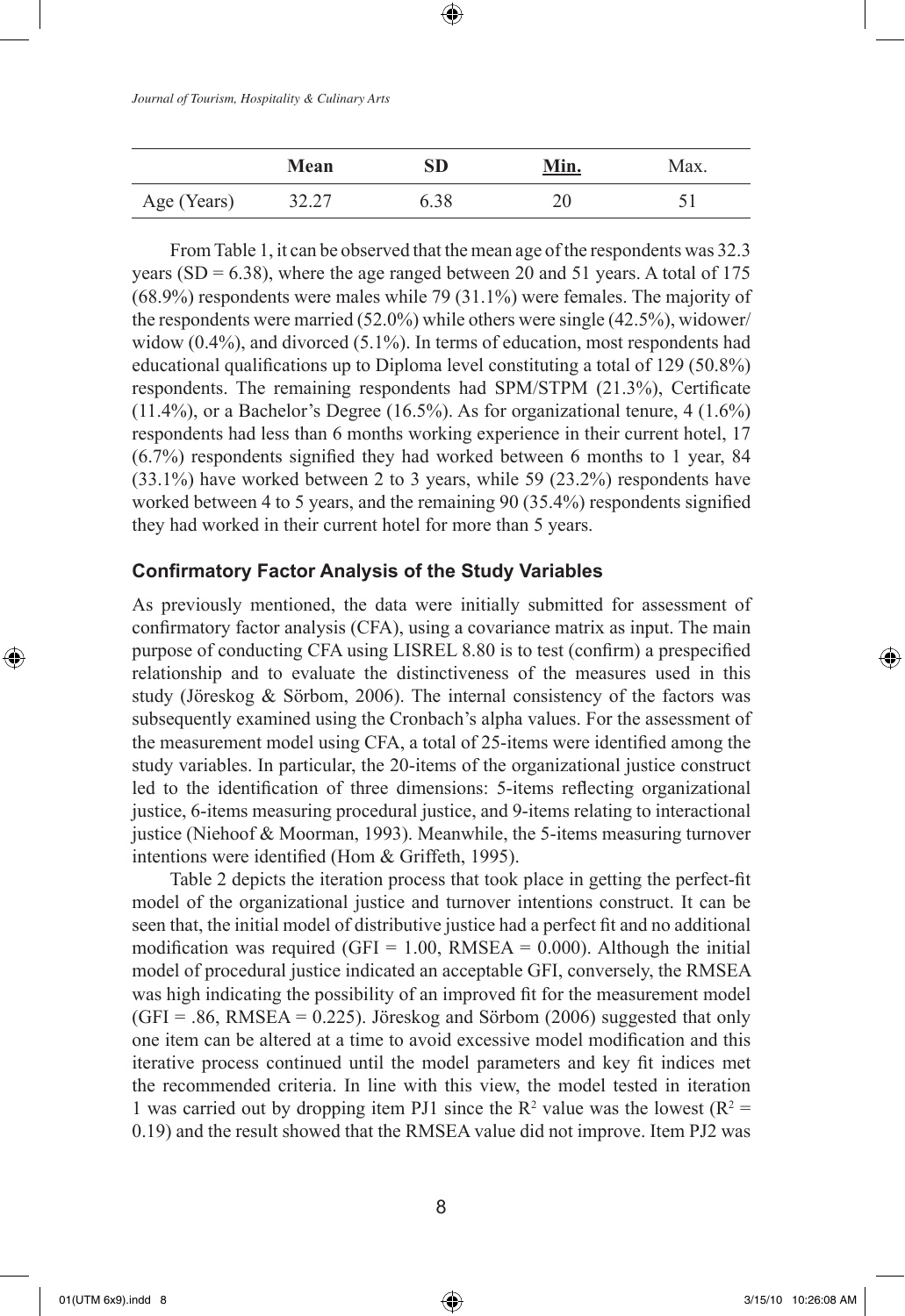⊕

subsequently dropped in iteration 2 due to the low  $R^2$  value ( $R^2 = 0.38$ ) and the model showed a significant improvement with a perfect model fit ( $GFI = 1.00$ ,  $RMSEA = 0.000$ . The initial model of interactional justice had the acceptable GFI of 0.74, but a relatively high RMSEA of 0.235. The model resulting from iteration 1 showed a perfect fit (GFI =  $0.98$ , RMSEA =  $0.010$ ) when item IJ4 was dropped due to the lowest  $R^2$  value ( $R^2 = 0.30$ ). On the turnover intentions construct, the initial model had a poor fit with an acceptable GFI of 0.94 and a considerably high RMSEA of 0.159. Item TI1 was dropped in iteration 1 due to the lowest  $R^2$  value ( $R^2$ = 0.33) and the result finally showed a perfect model fit  $(GFI = 1.00, RMSEA = 0.000).$ 

|                                                | <b>Items</b>                                   | <b>GFI</b> | <b>RMSEA</b> |
|------------------------------------------------|------------------------------------------------|------------|--------------|
| Initial Model of<br>Distributive Justice       | DJ1, DJ2, DJ3, DJ4, DJ5                        | 1.00       | 0.000        |
| Initial Model of<br>Procedural Justice         | PJ1, PJ2, PJ3, PJ4, PJ5, PJ6                   | 0.86       | 0.225        |
| Iteration 1                                    | PJ2, PJ3, PJ4, PJ5, PJ6                        | 0.90       | 0.227        |
| Iteration 2                                    | PJ3, PJ4, PJ5, PJ6                             | 1.00       | 0.000        |
| Initial Model of<br>Interactional Justice      | IJ1, IJ2, IJ3, IJ4, IJ5, IJ6,<br>IJ7, IJ8, IJ9 | 0.74       | 0.235        |
| • Iteration 1                                  | IJ1, IJ2, IJ3, IJ5, IJ6, IJ7,<br>IJS, IJ9      | 0.98       | 0.010        |
| Initial Model of<br><b>Turnover Intentions</b> | TI1, TI2, TI3, TI4, TI5                        | 0.94       | 0.159        |
| Iteration 1                                    | TI2, TI3, TI4, TI5                             | 1.00       | 0.000        |

**Table 2** Description of the Modification Process of Unidimensionality and Convergent Validity of the Organizational Justice and Turnover Intentions Factors

Table 3 depicts the final constructs used in organizational justice and turnover intentions variables. The final constructs instrument resulted in a total of 21-items. These comprised of 17-items measuring respondents' perceptions of organizational justice followed by 4-items measuring turnover intentions. Specifically, 3-items (PJ1, PJ2, and IJ4) were eliminated from the organizational justice constructs whereas only 1-item (TI1) was eliminated from the turnover intentions construct. As previously mentioned, these items were eliminated for further analyses due to the lowest  $R^2$  value. Anchored in Hair et al. (2006) rule of thumb, a construct should be reflected by a minimum of three items. Consistent

⊕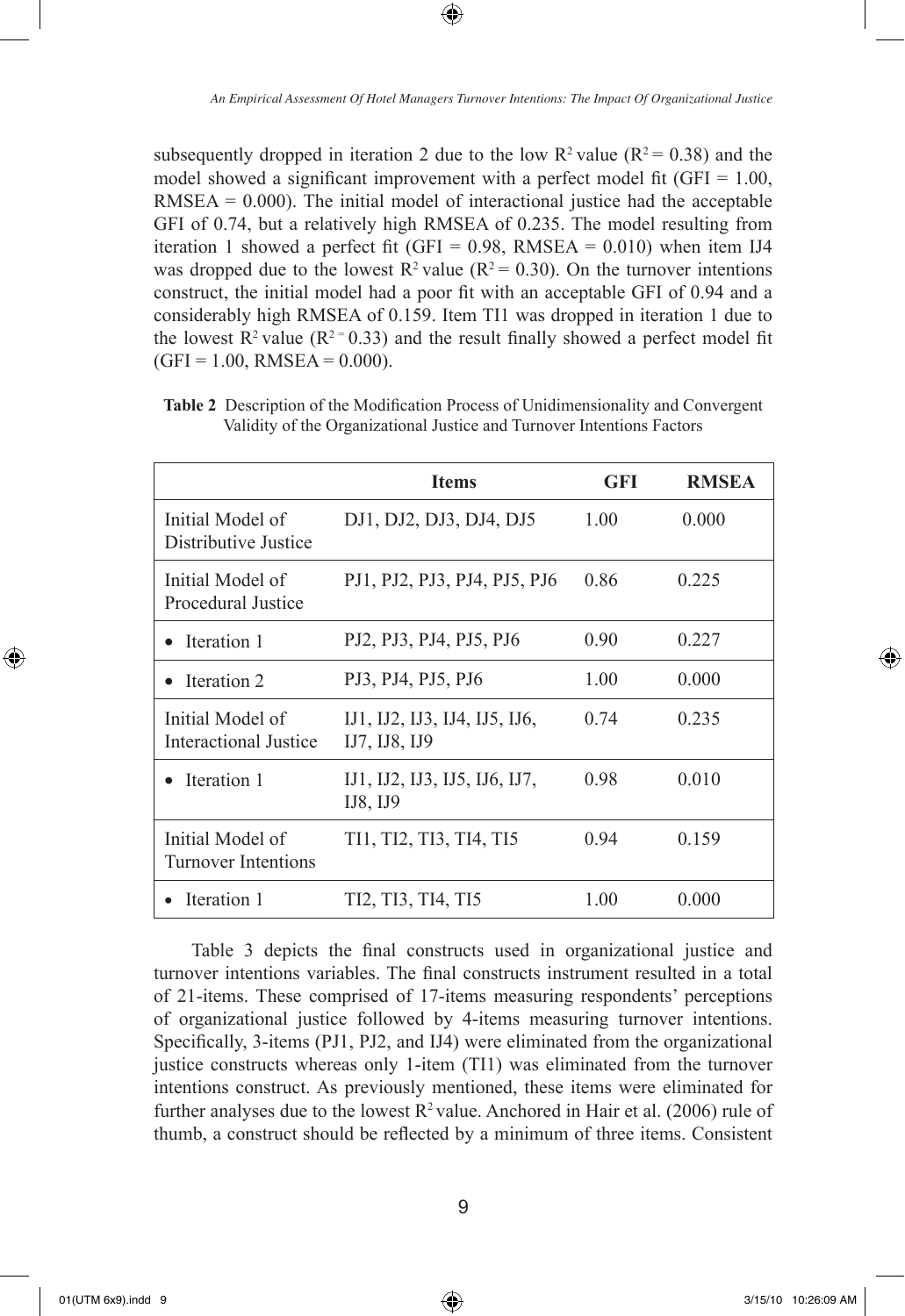with this notion, all constructs contain an adequate number of items and none were excluded in this study. It is evident that no modification was required to restating the initial hypotheses. Therefore, the three dimensional measures of organizational justice, the unidimensional measure of turnover intentions were included in the hypotheses testing.

 $\bigoplus$ 

| Abbreviated Label                   | Actual Scale Item                           |
|-------------------------------------|---------------------------------------------|
| <b>Organizational Justice Items</b> |                                             |
| Distributive Justice                |                                             |
| D <sub>J1</sub>                     |                                             |
| D <sub>J2</sub>                     | Fair work schedule                          |
| D <sub>J3</sub>                     | Fair pay level                              |
| $D_{J}$                             | Fair workload                               |
| DJ5                                 | Fair rewards                                |
|                                     | Fair job responsibilities                   |
| Procedural Justice                  |                                             |
| <b>PJ3</b>                          |                                             |
| PJ4                                 | Accurate and complete information           |
| <b>PJ5</b>                          | Clarifies decisions and additional          |
| PJ6                                 | information                                 |
|                                     | Consistent job decisions                    |
| Interactional Justice               | Challenge or appeal job decisions           |
| IJI                                 |                                             |
| I <sub>12</sub>                     |                                             |
| IJ3                                 | Treats with kindness and consideration      |
| I.J.5                               | Sensitive to personal needs                 |
| IJ6                                 | Concern employee rights                     |
| IJ7                                 | Discusses the implications of job decisions |
| $_{1J8}$                            | Adequate justification for job decisions    |
| I <sub>J</sub> 9                    | Sense explanations on job decisions         |
|                                     | Clear explanations on job decisions         |
|                                     | Treats with respect and dignity             |
| <b>Turnover Intentions Items</b>    |                                             |
| TI2                                 | Plan to leave as soon as possible           |
| TI3                                 | Actively look for a new job next year       |
| TI <sub>4</sub>                     | Often think of quitting current job         |
| TI <sub>5</sub>                     | Leave as soon as can find better job        |
|                                     |                                             |

**Table 3** Organizational Justice-Turnover Intentions

⊕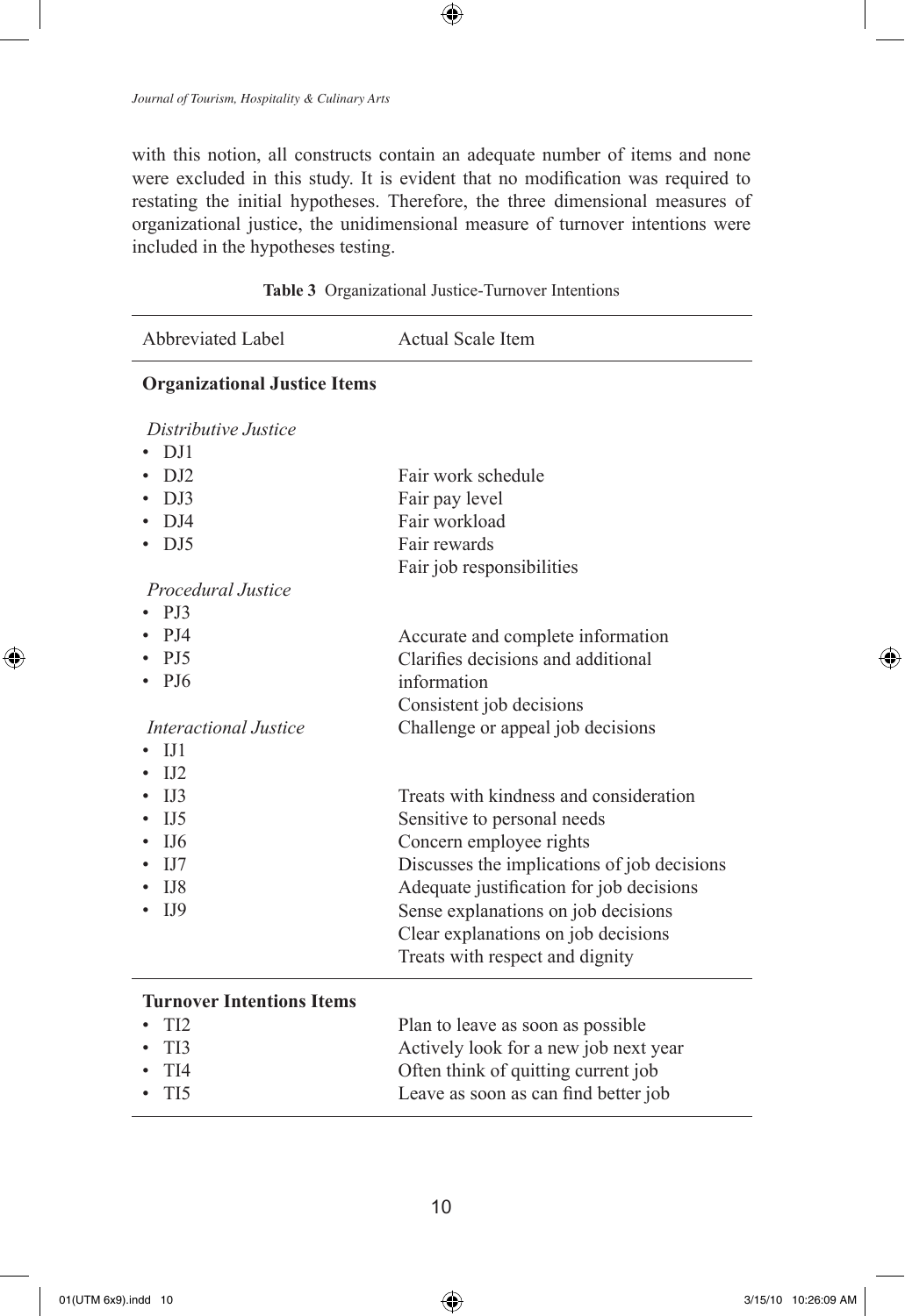## **Reliability and Validity Analysis**

After the evaluation of the model, the measurements of each construct were assessed for the reliability and validity as these factors can influence the quality of the obtained data. The reliability coefficient for each measure was initially examined by computing the Cronbach's alpha values. The items included in the test are based on the results of the earlier confirmatory factor analysis conducted. As shown in Table 4 below, the initial reliability estimates for the organizational justice dimensions of distributive justice, procedural justice, and interactional justice were .89, .83, and .93 respectively. The dependent variable of turnover intentions had an excellent reliability coefficient of .91. Generalizing from the results and concurring with Hinton et al.'s (2004) minimum alpha score range of .50 to .70, the Cronbach's alpha values for the internal consistency of all study variables were considered high and acceptable.

Once the construct reliability was established, the instruments validity was next assessed. In testing validity, the construct validity is highlighted in this study which deals with the accuracy of the measurement. According to SteenKamp and Van Trijp (1991), the criteria for achieving construct validity is by checking the unidimensionality of the measure which refers to the existence of a single construct underlying a set of measures. For the purpose of this study, unidimensionality analysis was carried out identifying the measurement model for each construct and confirmatory factor analysis (CFA) was run for all constructs. A comparative fit index (CFI) value above .90 for the model implies that there is a strong evidence for unidimensionality (Hair et al., 2006). Consequently, all scales for the study variables had a CFI value exceeding .90.

Convergent validity on the other hand, is defined as the extent to which a new measure of a specific construct "converges" with other similar measures (Zikmund, 2003). Specifically, when there is a high correlation between a measure and other measures that are believed to measure the same construct, convergent validity is obtained. Each item in a scale can also be treated as a different approach to measure the same construct. In this study, convergent validity can be assessed using the normed fit index (NFI) in CFA. As further recommended by Hair et al. (2006), the NFI value above .90 signifies a strong convergent validity. Indeed, all scales had an NFI value ranging from .90 to 1.00. Therefore, this implies a reasonably strong indication of convergent validity. The CFI and NFI values for all scales are summarized in Table 4.

| <b>Variables</b>                                              | <b>Number</b><br>of Items | Cronbach's<br>Alpha $(\alpha)$<br>(Before) | <b>Items</b><br><b>Deleted</b> | Alpha $(\alpha)$<br>(After) | Cronbach's Comparative<br><b>Fit Index</b><br>(CFI) | <b>Normed</b><br><b>Fit Index</b><br>(NFI) |
|---------------------------------------------------------------|---------------------------|--------------------------------------------|--------------------------------|-----------------------------|-----------------------------------------------------|--------------------------------------------|
| Organizational<br><b>Justice</b><br>• Distributive<br>Justice |                           | .89                                        | $\overline{\phantom{a}}$       | .89                         | 1.00                                                | 0.96                                       |

**Table 4** Unidimensionality and Reliability Indices for the Study Variables

⊕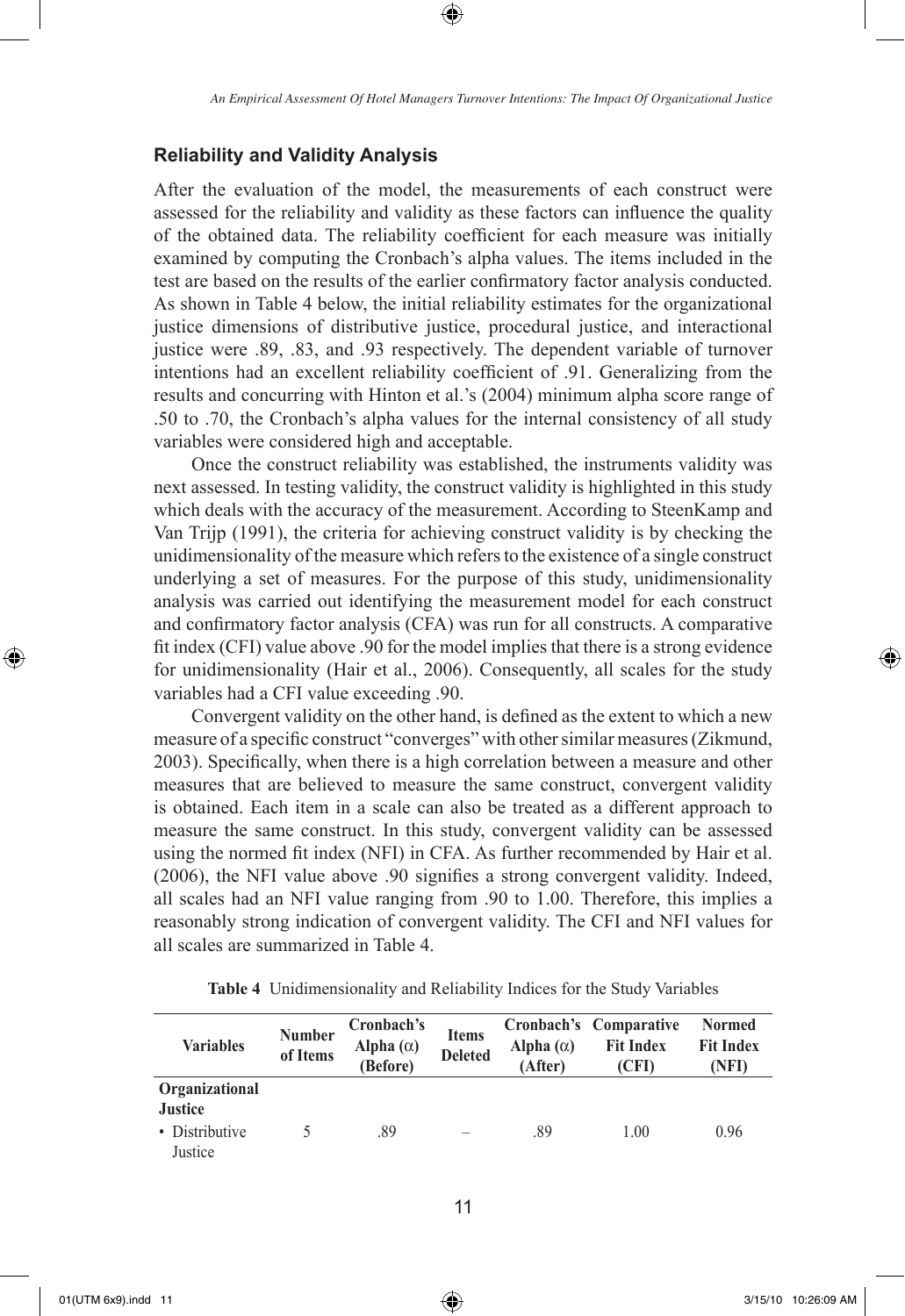| • Procedural<br>Justice       | h | .88 | .83 | 1.00 | 1.00 |
|-------------------------------|---|-----|-----|------|------|
| • Interactional<br>Justice    |   | .95 | .93 | 1.00 | 0.98 |
| Turnover<br><b>Intentions</b> |   | .92 | .91 | 1.00 | 1.00 |

Note. *N = 254*

### **Descriptive Statistics**

The descriptive statistics and the correlation among the study variables (predictor and criterion variable) are shown in Table 5.

**Table 5** *Mean Scores, Standard Deviations, and Pearson Correlations Matrix for Study* 

| Variables                |             |                                             |         |                |         |   |  |
|--------------------------|-------------|---------------------------------------------|---------|----------------|---------|---|--|
| <b>Variables</b>         | Mean<br>(M) | <b>Standard</b><br><b>Deviation</b><br>(SD) |         | $\mathbf{2}$   | 3       | 4 |  |
| 1. Distributive Justice  | 523         | 1.05                                        | -       |                |         |   |  |
| 2. Procedural Justice    | 5.39        | .89                                         | $.68**$ | $\overline{a}$ |         |   |  |
| 3. Interactional Justice | 5.54        | .79                                         | $72**$  | $.83**$        |         |   |  |
| 4. Turnover Intentions   | 2.85        | 1.64                                        | $-58**$ | $-46**$        | $-43**$ | - |  |

Note. *N* = 254, \**p* < 0.05; \*\**p* < 0.01, *All items used a 7-point Likert scale with (1=strongly disagree to 7=strongly agree)*

As portrayed in Table 5, the respondents' perceptions of organizational justice were found to be relatively high; distributive justice (*M=5.23, SD=1.05*), procedural justice (*M=5.39, SD=.89*), and interactional justice (*M=5.54, SD=.79*). These mean scores were obtained by averaging the scores for the 5, 6, and 9 items identified under the distributive justice, procedural justice, and interactional justice dimensions respectively resulting from the confirmatory factor analysis. The level of turnover intentions experienced by the respondents were relatively low (*M=2.85, SD=1.64*). This mean value was gauged by averaging the scores for the 4 items associated with one's intention to leave.

All study variables were significantly intercorrelated. Correlations among organizational justice dimensions were significantly large, ranging from *r = .68*   $(p < 0.01)$  *to r = .83 (p < 0.01)*. Accordingly, the correlations between distributive justice and procedural justice  $(r = .68, p < 0.01)$ , interactional justice  $(r = .72,$  $p < 0.01$ ), and between procedural justice and interactional justice ( $r = .83$ ,  $p$ *< 0.01*) were considered large. The correlations between organizational justice dimensions and turnover intentions were negative and significant ranging from  $r = -.43$  ( $p < 0.01$ ) to  $r = -.58$ , ( $p < 0.01$ ). Distributive justice had a much stronger correlation with turnover intentions compared to procedural justice and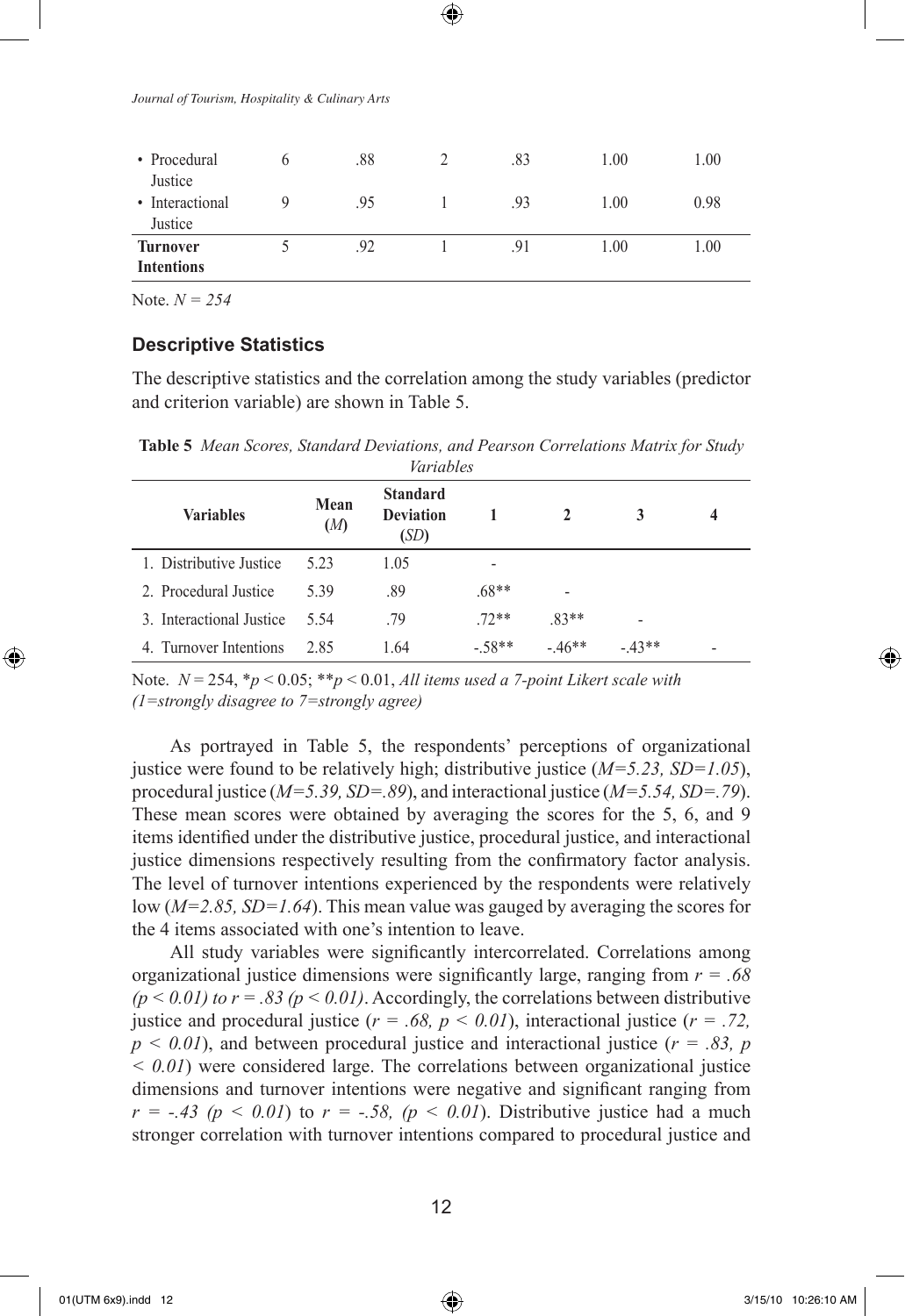interactional justice. From the intercorrelation results, it also can be said that no serious multicollinearity exists among the study variables as the strength of the correlations was all below .90 (Hair et al., 2006).

⊕

### **Hypothesis Testing**

To test the formulated hypothesis, a hierarchical multiple regression analysis was undertaken. Specifically, a two-step hierarchical regression was conducted to test the relationship between organizational justice and turnover intentions. From the hypothesis, three-sub hypotheses were developed comprising the three dimensional measures of organizational justice (DJ, PJ, and IJ). The criterion variable relates to turnover intentions. The five main demographic variables (age, gender, marital status, education level, and organizational tenure) were statistically controlled and entered into the first step of the regression equation. For the second step, all three model variables concerning dimensions of organizational justice were entered. Table 7 summarizes the regression results.

| Predictors                                   | <b>Model 1</b><br>Std. $\beta$ | <b>Model 2</b><br>Std. $\beta$ |
|----------------------------------------------|--------------------------------|--------------------------------|
| <b>CHAPTER TWO Step 1: Control Variables</b> |                                |                                |
| Age                                          | $-.11$                         | $-.12$                         |
| Gender <sup>a</sup>                          | $.19**$                        | .05                            |
| Marital <sup>b</sup>                         | $-.02$                         | .03                            |
| <b>Education Level</b>                       | $-.10$                         | $-.11$                         |
| Organizational Tenure                        | $.21**$                        | .12                            |
| <b>CHAPTER THREE Step 2: Model Variables</b> |                                |                                |
| <b>Organizational Justice:</b>               |                                |                                |
| Distributive Justice                         |                                | $-.56**$                       |
| Procedural Justice                           |                                | $-26**$                        |
| Interactional Justice                        |                                | .15                            |
| $R^2$                                        | .07                            | .45                            |
| Adj. $R^2$                                   | .05                            | .43                            |
| $R^2$ Change                                 | .07                            | .38                            |
| F-Change                                     | $3.49**$                       | 55.01**                        |

**Table 7** Results of Hierarchical Regression of perceptions of organizational justice on turnover intentions

*Note:*  $* p < 0.05$ ,  $* p < 0.01$ ; Dummy Coded, amale = 1, female = 0; bunmarried = 0, married  $= 1$ .

⊕

↔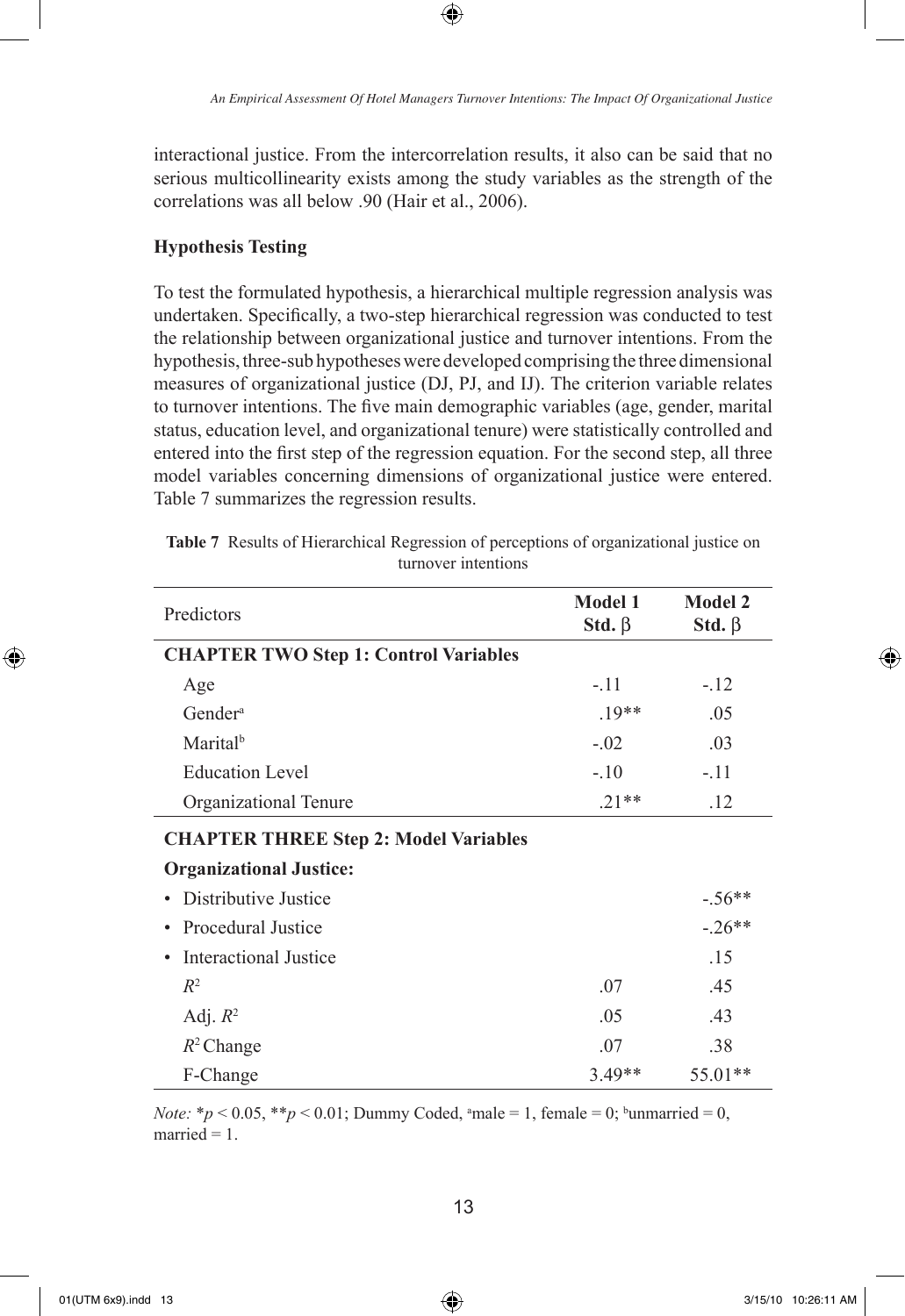As can be observed from Table 7, the control variables managed to explain 7.0 % of the variance in turnover intentions  $(R^2 = .07, F\text{-}Change = 3.49, p \le 0.01)$ . Of the five control variables, only respondents' gender  $(\beta = .19, p < 0.01)$  and organizational tenure ( $\beta = .21$ ,  $p < 0.01$ ) were significantly related to turnover intentions. Adding the three model variables relating to organizational justice, the  $R<sup>2</sup>$  increased to .45. This indicated that organizational justice was able to explain an additional 38% ( $R^2$ *Change = .38, p < 0.01*) of the observed variations on turnover intentions and above the effects of demographic variables. Of the three organizational justice dimensions, only two dimensions namely distributive justice and procedural justice were significant and negatively predict turnover intentions. Indeed, distributive justice had the most impact on the prediction of turnover intentions (β *=- .56, p < 0.01*) followed by procedural justice (β *=- .26,*   $p \le 0.01$ ). In other words, distributive justice was found to be more influential in explaining the variation in turnover intentions. Conversely, the interactional justice dimension (H1c) had no significant relationship with turnover intentions. In sum, these findings only support H1a and H1b. Thus, the hypothesis is partially supported.

## **DISCUSSIONS**

⊕

The results of this study showed that, of the three organizational justice dimensions, only distributive justice and procedural justice were significant and negatively related to turnover intentions. Nevertheless, the perceptions on procedural justice showed an insignificant relationship with turnover intentions.

Distributive justice have a significant negative influence on turnover intentions, as hypothesized. This relationship is consistent with the findings of Aryee & Chay (2001) and Lee (2000). From this study, it could be said that if the managers feel contented in what they receive compared to those of a referent other, they are more likely to be productive and remain with the organization. Indeed, managers who perceived fair prospects of different work outcomes particularly with regards to pay satisfaction, work schedule, workload, rewards, and job responsibilities may viewed their current organization as favorable and might not see outside alternatives as attractive. Thus, the result implied that hotel managers who perceive a higher level of distributive justice are less likely to have the intention to leave their current organization. Similarly, procedural justice appeared to be significantly and negatively predicts on turnover intentions as hypothesized. This finding is in incongruence with Khatri et al. (2001). This study indicates that high perceptions of fairness of the formal decision-making procedures would influence the managers to stay in the organization. In other words, managers are more accepting decisions that results from a guaranteed fair procedural treatment by their organization. Procedural justice can be assessed in terms of the fairness and consistency of the organization's policies and practices received by the managers. For example, if the management of the hotel clarifies and applied consistent job decisions, allow managers to challenge or appeal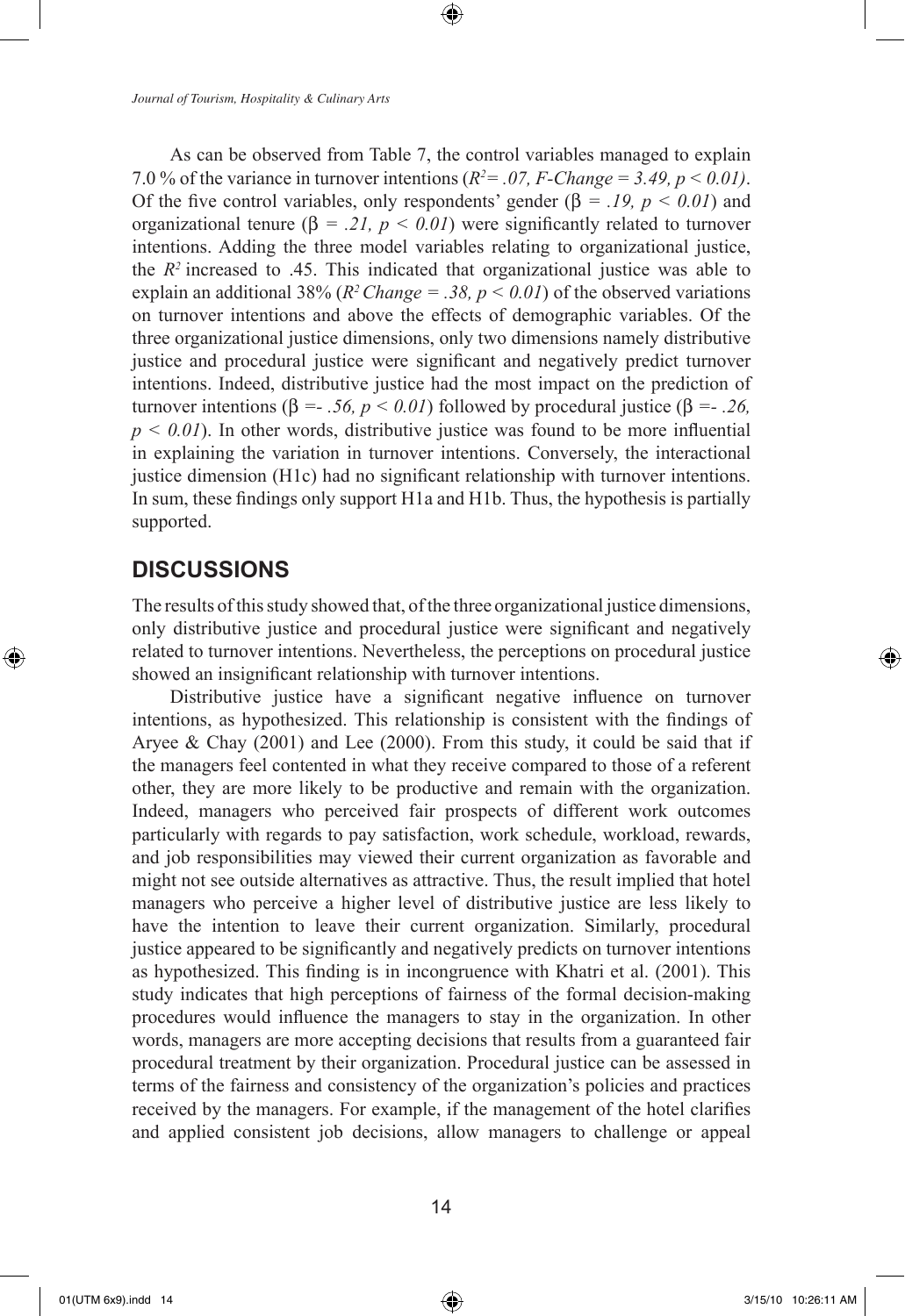job decisions and give unbiased information upon request, they would evaluate procedures made by the organization to be fair. Hence, when managers have high perceptions of procedural justice in their organization, they are less likely to experience turnover intentions.

Surprisingly, the interactional justice was found to have an insignificant relationship with turnover intentions. This finding was contrary to the recent work of Hubbell and Chory-Assad (2005), who found that if managers' perceived fairness and a good quality of communication received in their organization, they were less likely to leave the organization. One possible explanation for this unexpected finding is that managers in this sample may perceive the interpersonal treatment they receive to be unfair (e.g. they are treated with dishonesty and disrespect) and, in turn, they progressively seek options of better job positions through the external labor market. Specifically, as the external labor market becomes more attractive, managers' tended to engage more in job-search behaviors, reflecting increased intentions to leave the organization. Another explanation is that there may be a lack of an interpersonal relationship between the managers and the top management. Hotel managers in this study may not have a close interaction with the top management since according to their job descriptions they perform more operational tasks which require high customer contact and less supervision from the management (Dittmer, 2002). In addition, the "culture" or the "nature" of high job mobility among employees in the hotel industry as reported by Iverson and Deery (1997) also could be one of the reasons managers in this sample continually seek for better job promotions and job security.

The overall findings support previous researches on the relationship between organizational justice (distributive justice and procedural justice) and turnover intentions (Aryee & Chay, 2001; Khatri et al., 2001; Loi et al., 2006). Consistent with this notion, the result implies that hotel managers who have higher perceptions of fairness of the outcomes received (distributive justice) and fairness of the procedures used to determine the outcomes (procedural justice), would be less likely to have the intention to leave their organization. Loi et al.'s (2006) study on practicing solicitors in Hong Kong proved that the perceptions of fairness of treatment received in the organization are crucial factors in affecting employees' intention to leave or not to leave their organization. They found that both distributive justice and procedural justice have significant impacts on employees' intention to leave. In the hotel sample, this finding contradicted Lee's (2000) study in which it was reported that the perceptions of distributive justice were found to be negatively related to managers' turnover intentions, whereas procedural justice was positively associated with turnover intentions. He further argued that most middle-level hotel managers only consider better pay or rewards, to be necessaary regardless of fairness in their organization's procedures. In simplest terms, even if managers' are guaranteed fair procedural treatment, they are more likely to leave the organization.

↔

⊕

15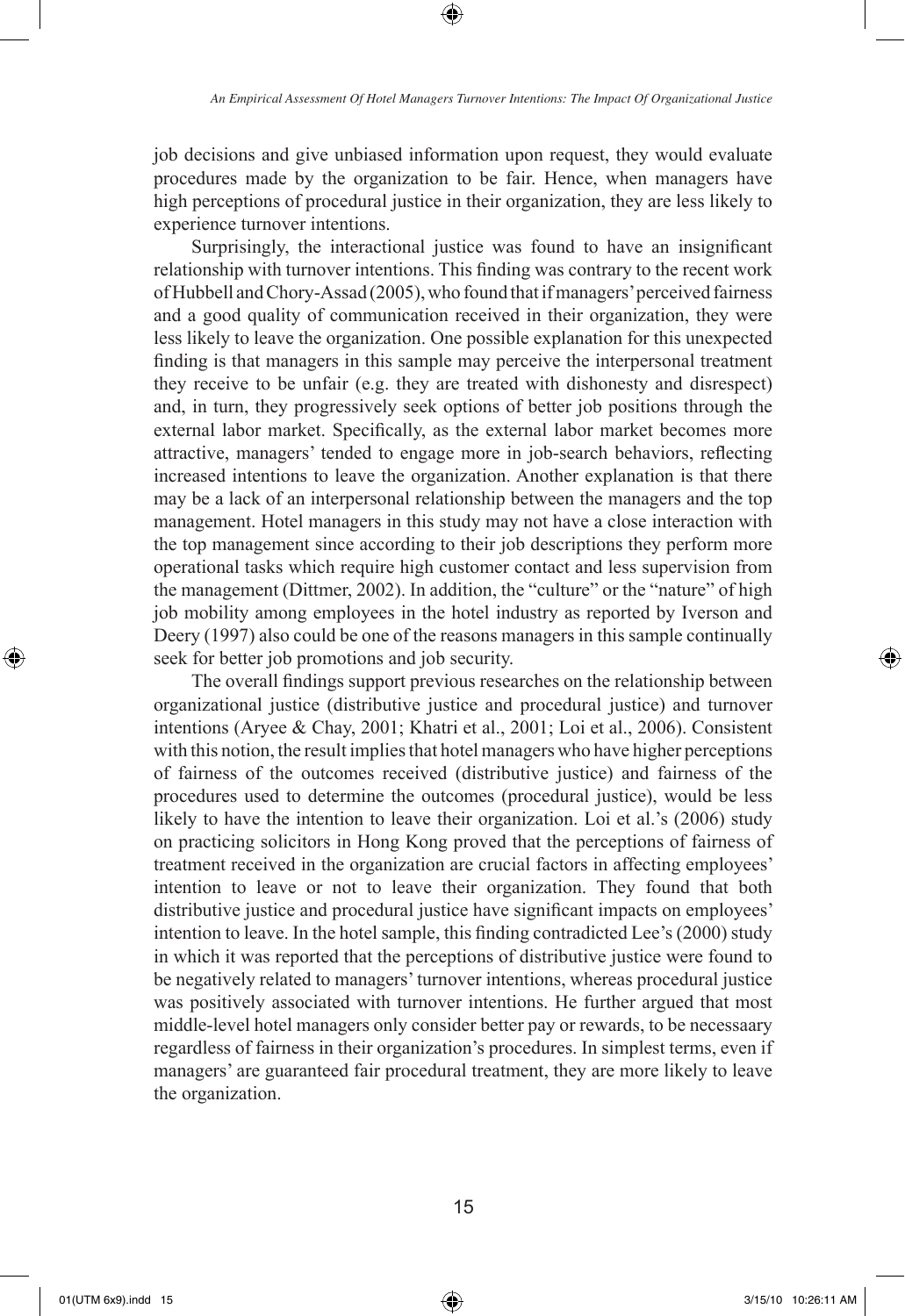# **CONCLUSIONS**

Based on the aforementioned discussion, it can be concluded that the perception of fairness of reward allocations and procedures received in the organization promp managers to reciprocate with their behavioral intentions. It is logical to predict that when managers' perceive that they are treated fairly in terms of outcome and procedures, they tend to stay in their current organization and do not have the intention of seeking a fairer alternative. Even though it is not hypothesized, the results highlighted that the perceptions of distributive justice are found to have a strong impact on turnover intentions compared to procedural justice. This is in accordance with Roberts et al. (1999) and Rahim et al. (2001) who reported that distributive justice was a more important predictor of managers' behavioral intentions (turnover intentions) than procedural justice. On demographic factors, only managers' gender and organizational tenure had a significant relationship with turnover intentions. It was observed that, most male managers' who have high or low perceptions of organizational justice may have the intention of leaving their organization. Additionally, the longer the managers' stayed in their particular organization, the higher their turnover intentions.

⊕

From the managerial point of view, the findings suggest that the relevant hotel authorities concerned with reducing turnover intentions among their managers should be consistent and focus their attention on providing adequate fairness in terms of reward allocation, formal procedures, and interpersonal treatment that fosters a positive employee-organization relationship. It is hoped that the research findings may offer some insights into hotel organization in Malaysia to better understand how they can retain their valuable managers and reduce turnover intentions. It is worth mentioning that organizational justice (distributive justice and procedural justice) played a vital role in predicting managers' turnover intentions as such perceptions of organizational fairness, in turn, will reduce managers' likehood of quitting the organization.

⊕

01(UTM 6x9).indd 16 3/15/10 10:26:12 AM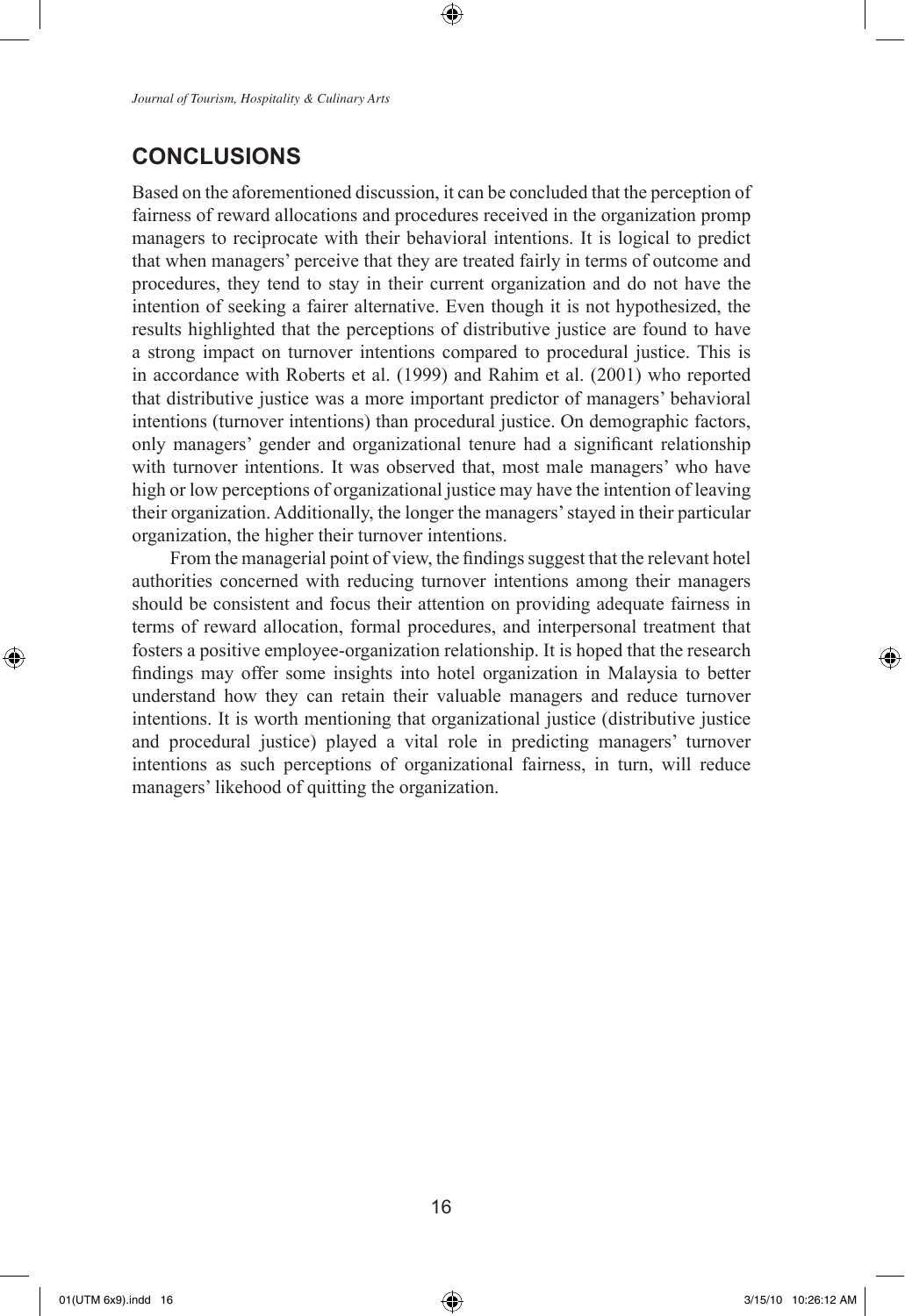*An Empirical Assessment Of Hotel Managers Turnover Intentions: The Impact Of Organizational Justice*

# **REFERENCES**

- Aryee, S., & Chay, Y.W. (2001). Workplace justice, citizenship behavior, and turnover intentions in a union context: examining the mediating role of perceived union support and union instrumentality. *Journal of Applied Psychology*, 86(1), 154 – 160.
- Ajzen, I., & Fishbein, M. (1980). *Understanding Attitudes and Predicting Social Behavior*. Englewood Cliffs, NJ: Prentice-Hall, Inc.
- Barnett, R. (1995). 'Flexible benefits: communication is the key, benefits and compensation'. *International*, 24(6), 25 – 28.
- Birdir, K. (2002). General manager turnover and root causes*. International Journal of Contemporary Hospitality Management*, 14(1), 43 – 47.
- Carbery, R., Garavan, T. N., O' Brien, F., & McDonnell, J. (2003). Predicting hotel managers' turnover cognitions. *Journal of Managerial Psychology*, 18(7), 649-679.
- Chang, E. A. (1996). Comparative study on organizational commitment: the case of regular and non-regular female employees. *The Korean Personnel Administration Journal*, 19, 301 – 321.
- Cohen-Charash, Y., & Spector, P. E. (2001). The role of justice in organization: a meta-analysis. *Organizational Behavior and Human Decision Processes*, 86, 278 – 321.
- Colquitt, J. A., Conlon, D. E., Wesson, M. J., Porter, C. O. L. H., & Ng, K. Y. (2001). Justice at the millennium: a meta analysis review of 25 years of organizational research. *Journal of Applied Psychology*, 86, 425 – 455.
- Cotton, J., & Tuttle, J. (1986). Employee turnover: a meta-analysis and review with implication for research. *Academy of Management Review*, 11(1), 55 – 70.
- Cropanzano, R., & Greenberg, J. (1997). Progress in organizational justice: tunneling through the maze. *International Review of Industrial and Organizational Psychology*, 12, 317 – 372.
- Cropanzano, R., Prehar, C. A., & Chen, P. Y. (2002). Using social exchange theory to distinguish procedural from interactional justice. *Group and Organizational Management*, 27 (3), 324 – 351.

 $\bigoplus$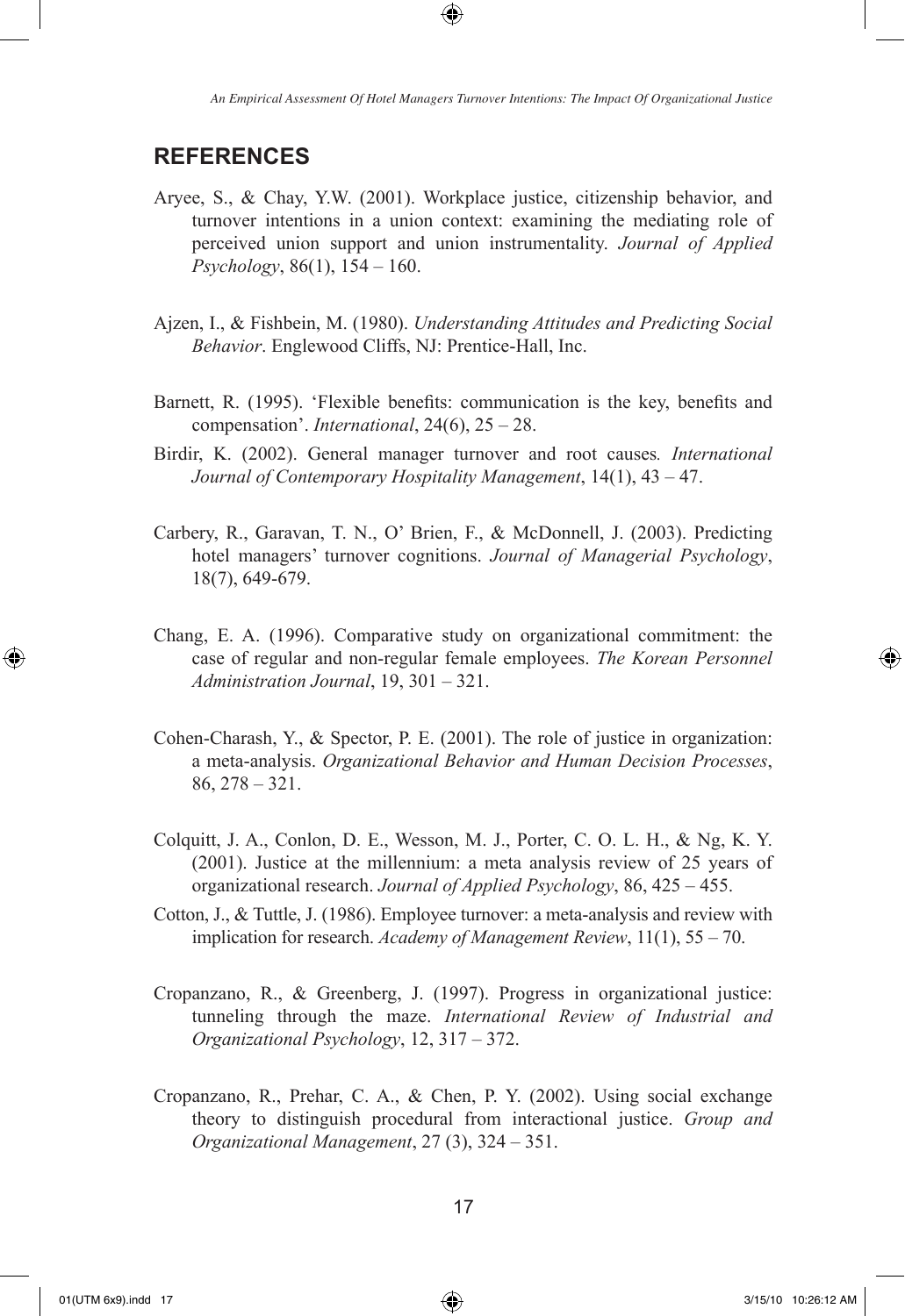Dailey, R. C., & Kirk, D. J. (1992). Distributive and procedural justice as antecedents of job satisfaction and intent to turnover. *Human Relations*,  $45(3)$ ,  $305 - 317$ .

↔

- Dittmer, P. R. (2002). *Dimensions of the Hospitality Industry*. 3rd. Ed., New York: John Wiley & Sons.
- Fishbein, M., & Ajzen,I. (1967). A behavior theory approach to the relations between beliefs about an object and the attitude toward the object, In M. Fishbein (Ed.), *Reading in Attitude Theory and Measurement* (pp. 389 – 400). New York: John Wiley & Sons.
- Ghiselli, R. F., LaLopa, J. M., & Bai, B. (2001). Job satisfaction, life satisfaction, and turnover intentions among food-service managers. *Cornell Hotel and Restaurant Administration Quarterly*, 42(2), 28 – 37.
- Greenberg, J. (2001). Studying organizational justice cross-culturally: fundamental challenges. *The International Journal of Conflict Management*, 12(4), 365 – 375.
- Griffeth, R. W., Hom, P. W., & Geatner, S. (2000). A meta-analysis of antecedents and correlates of employee turnover: update, moderator tests, and research implications for the next millennium. *Journal of Management*, 26(3),  $463 - 489$ .
- Hair, Jr. J. F., Black, W. C., Babin, B. J., Anderson, R. E., & Tatham, R. L. (2006). *Multivariate Data Analysis* (6<sup>th</sup> Ed). Upper Saddle River, NJ: Pearson Education Inc.
- Hellman, C. M. (1997). "Job satisfaction and intent to leave". *Journal of Social Psychology*, 137(6), 667 – 689.
- Hemdi, M. A. (2006). *Turnover intentions of hotel employees: the role of human resource management practices, trust in organization, and affective commitment.* (Unpublished PHD thesis, Penang: Universiti Sains Malaysia).
- Hemdi, M. A., Nasurdin, A. M, & Ramayah, T. (2003). Motivational preferences of hotel employees: implications for managers. *Proceeding of the National Human Resources Development Conference (HRDC2003),* 217 – 226, Sarawak: Malaysia.

⊕

↔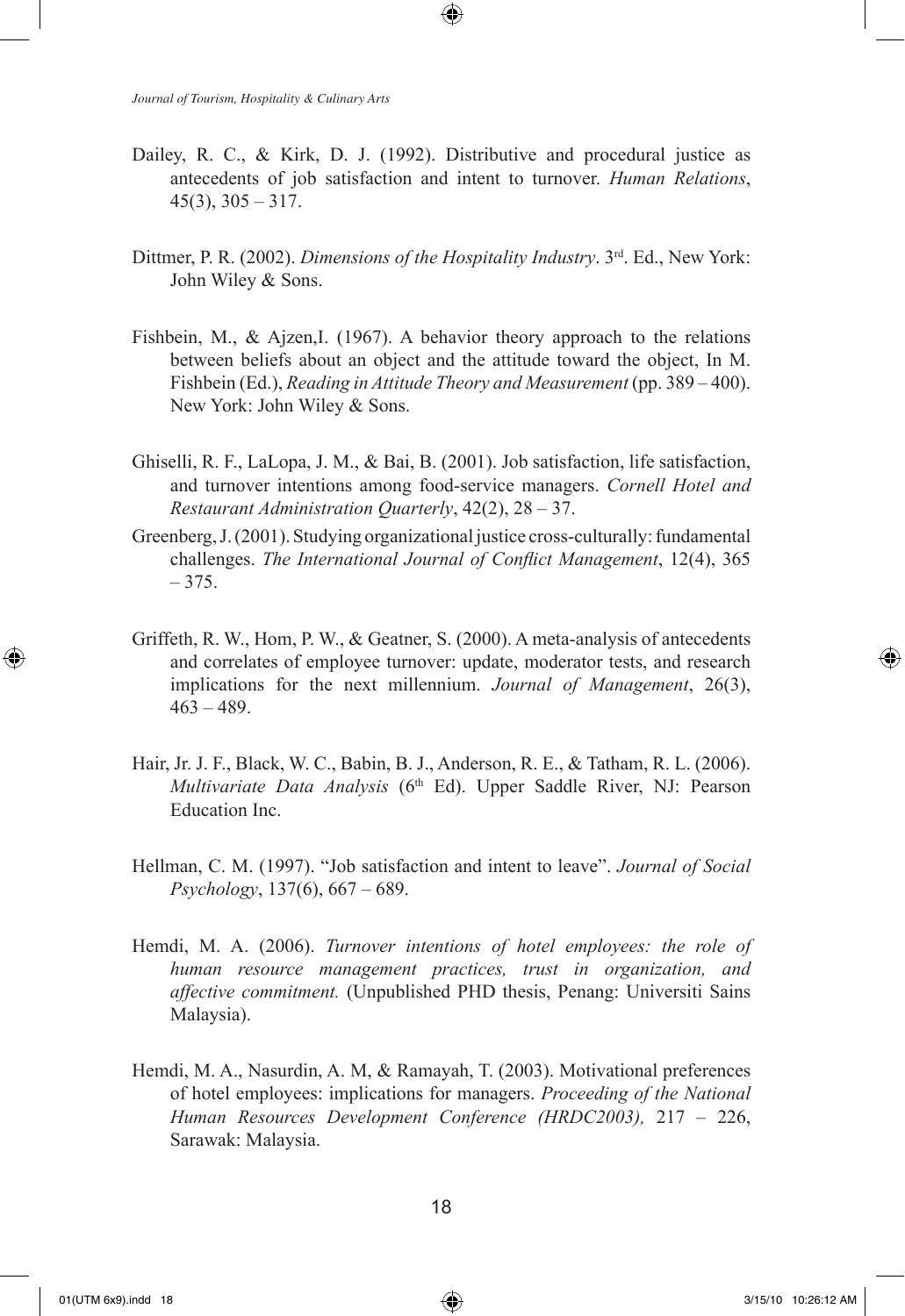Hinkin, T., & Tracey, B. (2000). The cost of turnover: putting the price learning curve. *Cornell Hotel and Restaurant Administration Quarterly*, 14 – 21.

↔

- Hinton, P. R., Brownlow, C., McMurray, I., & Cozens, B. (2004). *SPSS Explained.*  Routledge Inc., New York.
- Hom, P. W., & Griffeth, R. W. (1995). *Employee Turnover*. South Western College Publishing, Cincinnati, OH.
- Hubbell, A. P., & Chory-Assad, R. M. (2005). Motivating factors: perceptions of justice and their relationship with managerial and organizational trust. *Communication Studies*, 56(1) 47 – 70. Proquest Education Journals.
- Ingram, A., & Brown, S. (2000). Labor turnover in four and five crown Edinburgh Hotels: managers' perception and strategies to cope. *Praxis*, 2(2), 80 – 99.
- Iverson, R. D., & Deery, M. (1997). Turnover culture in the hospitality industry. *Human Resource Management Journal*, 17(4), 71 – 82.
- Jöreskog, K.G., & Sörbom, D. (2006). *LISREL 8.8 for Windows (Computer Software).* Lincolnwood, IL: Scientific Software International, Inc.
- Khalid, S. A. (2006). Organizational citizenship behavior, turnover intention, and absenteeism among hotel employees. *Malaysian Management Review,* 41 (1), 2006.
- Kernan, M. C., & Hanges, P. J. (2002). Survivor reactions to reorganization: antecedents and consequences of procedural, interpersonal, and informational justice. *Journal of Applied Psychology*, 88, 764 – 773.
- Khatri, N., Fern, C. T., & Budhwar, P. (2001). Explaining employee turnover in an Asian context. *Human Resource Management Journal*, 11(1), 54 – 74.
- Lam, T., Zhang, H., & Baum, T. (2001). An investigation of employees' job satisfaction: the case of hotels in Hong Kong. *Tourism Management*, 22,  $157 - 165$ .
- Lambert, E. G., Hogan, N. L., & Barton, S. M. (2001). The impact of job satisfaction on turnover intention: a test of a structural measurement model using a national sample of workers. *The Social Science Journal*, 38,  $233 - 250$ .

⊕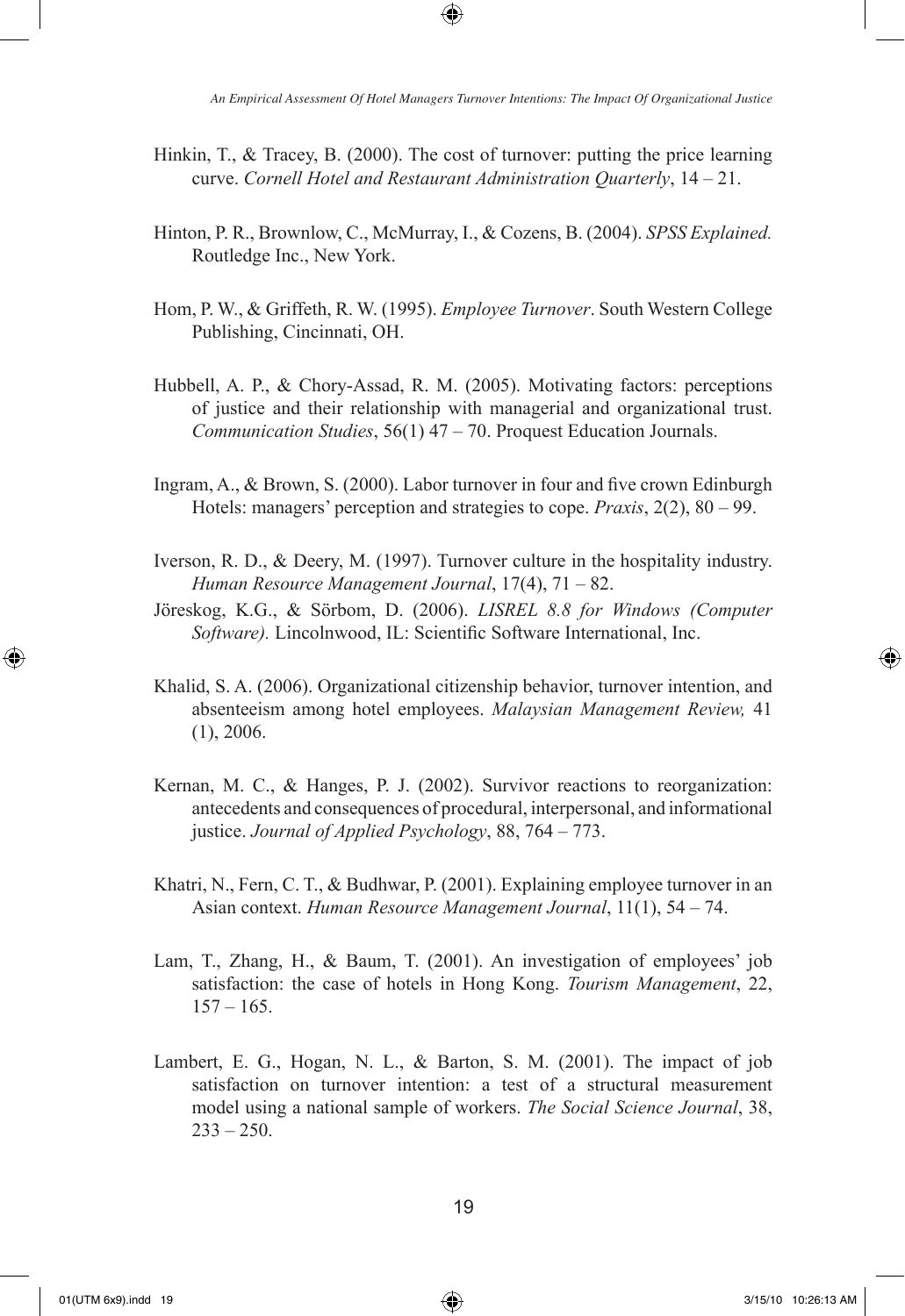Lee, H. R. (2000). An empirical study of organizational justice as mediator of the relationship among leader-member exchange and job satisfaction, organizational commitment and turnover intentions in the lodging industry. Published PHD Thesis, Virginia Polytechnic Institute and State University.

⊕

- Linda, S. B., & Ping, T. T. L. (1996). Distributive and procedural justice as related to satisfaction and commitment. *Advanced Management Journal*, 61 (3), 25.
- Loi, R., Ngo, H. Y., & Foley, S. (2006). Linking employees' justice perceptions to organizational commitment and intention to leave: the mediating role of perceived organizational support. *Journal of Occupational and Organizational Psychological*, 79, 101 – 120.
- Malaysian Association of Hotels. (1997). *Hotel Industry Employment Report*. MAH, Malaysia.
- Malaysian Association of Hotels. (2000). *Hotel Industry Employment Report*. MAH, Malaysia.
- Masterson, S. S., Lewis, K., Goldman, B. M., & Taylor, M .S. (2000). Integrating justice and social exchange: the differing effects of fair procedures and treatment on work relationships. *Academy of Management Journal,* 45, 738 – 748.
- Moorman, R. H. (1991). Relationship between organizational justice and organizational citizenship behaviors: do fairness perceptions influence employee citizenship? *Journal of Applied Psychology*, 76(6), 845 – 855.
- Mor Barak, M. E., Nissly, J. A., & Levin, A. (2001). Antecedents to retention and turnover among child welfare, social work, and other human service employees: what can we learn from past research? A review and meta analysis. *The Social Service Review*, 75 (4), 625 – 661.
- Nathan, C. (1998). *Effect of the interaction of job involvement and organizational commitment of engineers' intention to leave their organization*. Unpublished MBA thesis, Penang: Universiti Sains Malaysia.
- Niehoff & Moorman (1993). "Justice as a mediator of the relationship between methods of mentoring and organizational citizenship behavior". *Academy of Management Journal*, 36(3), 527 – 55.

⊕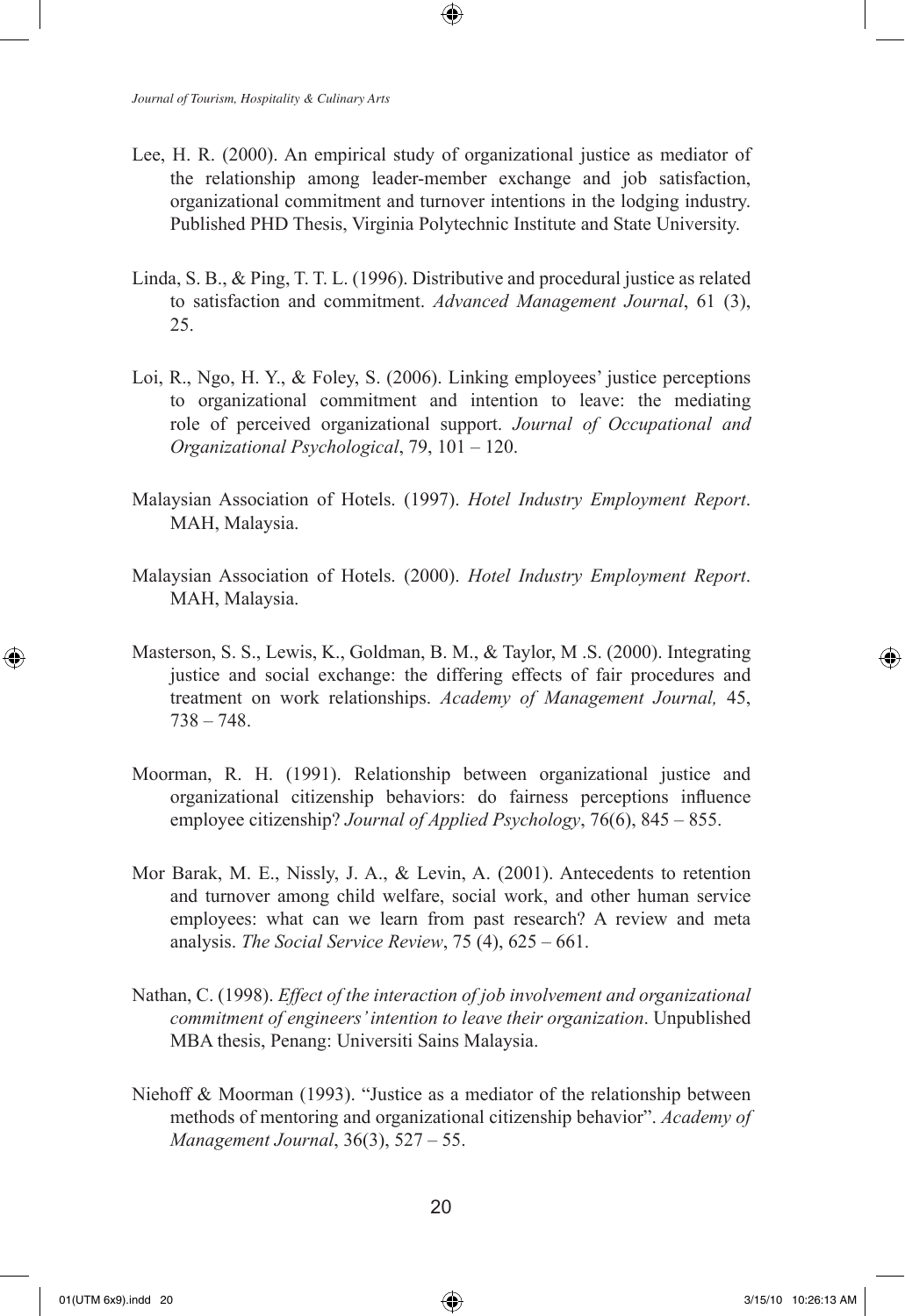*An Empirical Assessment Of Hotel Managers Turnover Intentions: The Impact Of Organizational Justice*

Pizam, A., & Thornburg, S. W. (2000*).* Absenteeism and voluntary turnover in Central Florida hotels: a pilot study. *International Journal of Hospitality Management*, 19(2), 211 – 217.

⊕

- Price, J. L. (2001). Reflections on the determinants of voluntary turnover. *International Journal of Manpower*, 22(7), 600 – 624.
- Roberts, J. A., Coulson, K. R., & Chonko L. B. (1999). Salespersons perception of equity and justice and their impact on organizational commitment and intent to turnover. *Journal of Marketing Theory and Practice*, 7 (1), 1 – 16.
- Rahim, M. A., Magner, N. R., Antioni, D., & Rahman, S. (2001). Do justice relationships with organization-directed reactions differ across U.S. and Bangladesh employees? *The International Journal of Conflict Management*, 12 (4), 333 – 349.
- Samad, S. (2006). Predicting turnover intentions: the case of Malaysian government doctors. *Journal of American Academy of Business*, 8(2), 113 – 119.
- Samad, S. (2006). Procedural and distributive justice: differential effects on employees' work outcomes. *The Business Review, Cambridge*, 5 (2),  $212 - 218$ .
- Shaw, J. C., Wild, E., & Colquitt, J. A. (2003). To justify or excuse? A metaanalytic review of the effects of explanations. *Journal of Applied Psychology*, 88(3), 444 – 458.
- SteenKamp, J. E. M., & Van Trijp, H. C. M. (1991). The use of LISREL in validating marketing constructs. *International Journal of Research in Marketing,* 8, 283 – 299. North-Holland: Elsevier Science Publisher B. V.
- Sweeney, P. D., & McFarlin, D. B. (1993). Workers evaluations of the 'ends' and the 'means': an examination of four models of distributive and procedural justice. *Organizational Behavior and Human Decision Processes*, 55,  $23 - 40$ .
- Toong, L.Y. (1999). Determinants of intention to leave amongst servicemen in the royal Malaysian navy. Unpublished MBA thesis, Penang: Universiti Sains Malaysia.

⊕